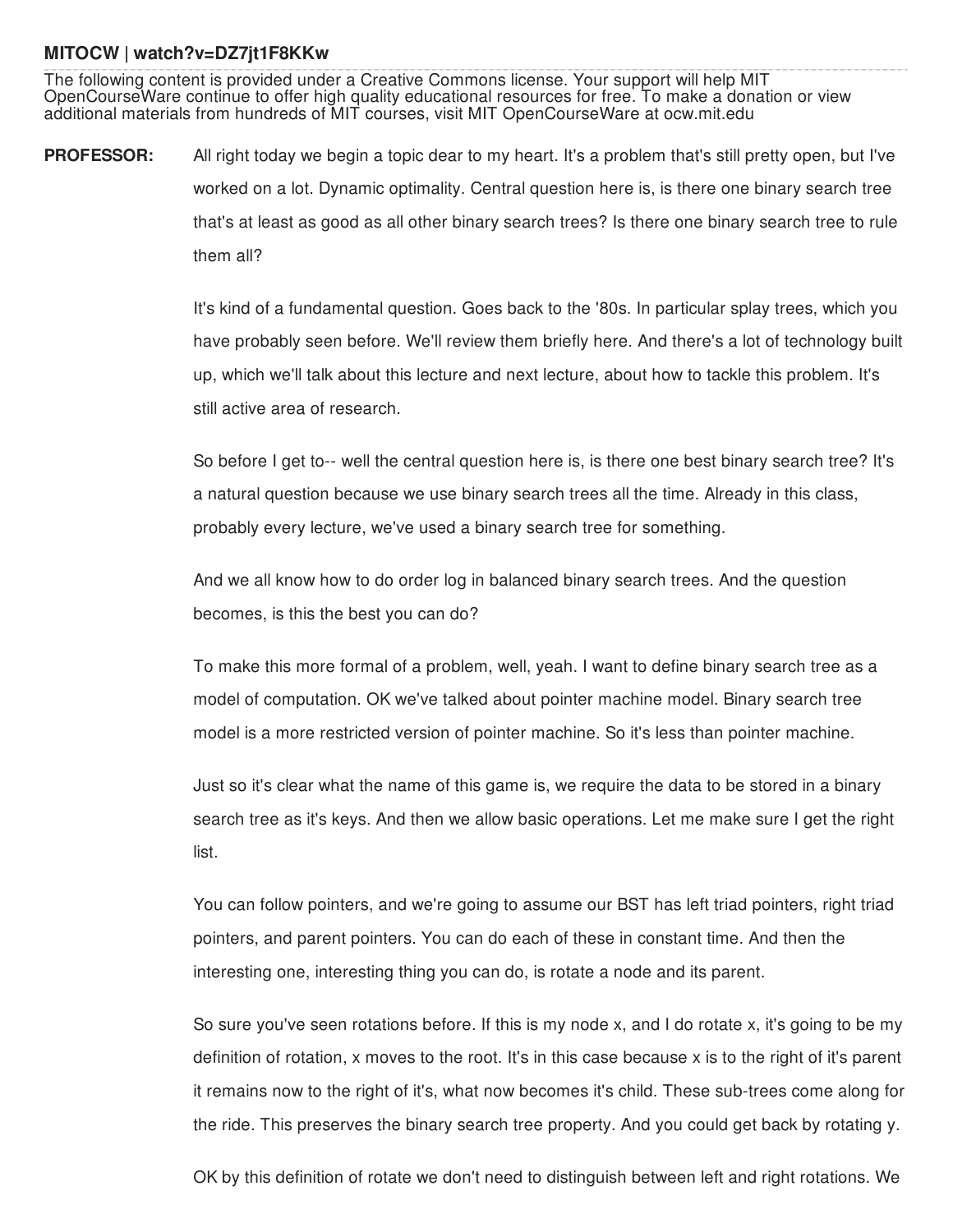always name the child and it's parent is well defined. That's who we rotate with. So it's just flipping this edge. So these are the operations you can do, and in this model really the only thing you can do is a search.

Suppose I want to search for a key. The model is to do a search I start at the root of the tree, of the binary search tree. I can do these walks. I could do rotations. And I must visit-- if I'm going to search for x, must visit the node with key equal to x.

And we're going to assume throughout these lectures that searches are always successful. You're only searching for keys that are in the tree. Doesn't make that much of a difference if you're searching for keys that are not in the tree. Think of it as searching for the predecessor or the successor. Not a big deal. And so for simplicity, we're just going to assume successful searches.

We're also going to assume no insertions and deletions in this model, because they just make problem a little messier. Some papers have considered insertions and deletions, and to the large extent things just work. So, we're going to focus on searches. Searches is interesting enough for this problem.

Suppose I have n items. Now the model is clear. I store them in a binary search tree. These are the only things I'm allowed to do. Could I imagine beating log n? Well, no in the worst case. This is best possible in the worst case.

Why? Because your tree has to have depth at least log n if you're going to store n things, and if it's binary. So your adversary could always be, could always just look at your tree and say, Oh I'm going to pick anybody who's a log in depth or lower, and if you're going to start at the root and walk left and right to get there, you're going to have to pay log n time every single, every single operation.

So actually there's a lot of sequences, in fact, most sequences. You take an average sequence, this will be the case. But we'll see formal ways to prove that next class. But, easy adversary argument tells you you need to go down, log n in the worst case. But, that's the worst case.

The name of the game in dynamic optimality is to consider every case separately, and do as well as you can all the time. In general, the answer to this question is that, is log n best possible? Depends on the access sequence. Depends on what you're searching for.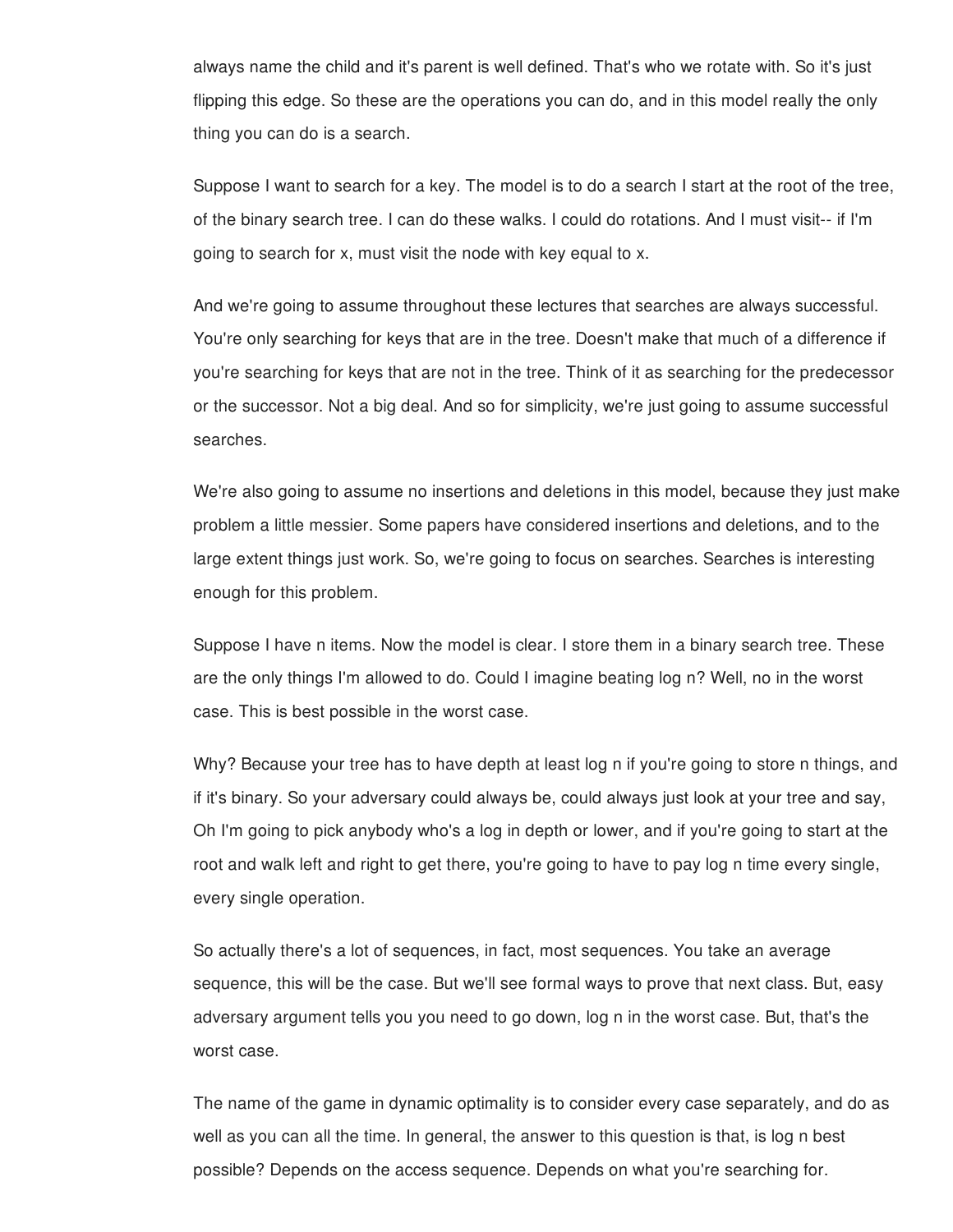So, let's say we're, to make things a little clean, let's assume that the key is we're storing are the numbers, integers, one up to n. So in particular there's n of them. And really we just care about their order, so I'm going to relabel them to be one up to n. And say we search for x 1 first, then we search for  $x$  2, and so on, up to  $x$  m.

So, these indices are time, basically. Over time, and you can plot this if you like. Here is time. Here is space. So at the first time unit we search at x 1, then some other place, then some other place. We can have repeats, whatever. OK.

Some search sequences are going to be slow, they're going to require log n time per access. In particular, if I always, if the adversary chooses x i to be the deepest node in the tree repeatedly. But some search sequences are going to be fast. Any suggestions, if you don't have the notes in front of you, of access sequences that we can do in less than log n time per operation. Let's A constant.

There's a lot of possible answers, I think. Yeah?

**AUDIENCE:** N divided by two.

**PROFESSOR:** N divided by two. What do you mean.

**AUDIENCE:** Like it's going to be [INAUDIBLE]

**PROFESSOR:** Oh, if you're searching for the median in a perfectly balanced tree? Yeah, that's true. So if you're always searching for the root of the tree, in particular, that's going to be good. That's hard to, that depends on the tree though. I'd like a particular access sequence that I can always serve as well, with some tree.

**AUDIENCE:** n order walk.

**PROFESSOR:** n order walk. Yeah, good. So this has a name. Sequential access property. If you want to access the elements in order, so one through n, this should only cost constant amortized. Because for any tree you can do and in order walk in linear time. And so per search, if you're careful about how you do this, now this is not totally obvious in the model that I've set up, because I said search always starts at the root. If you let your search start where you left off, then you can definitely do this. It turns out you can assume this or not, it doesn't make a difference. That's maybe a fun exercise.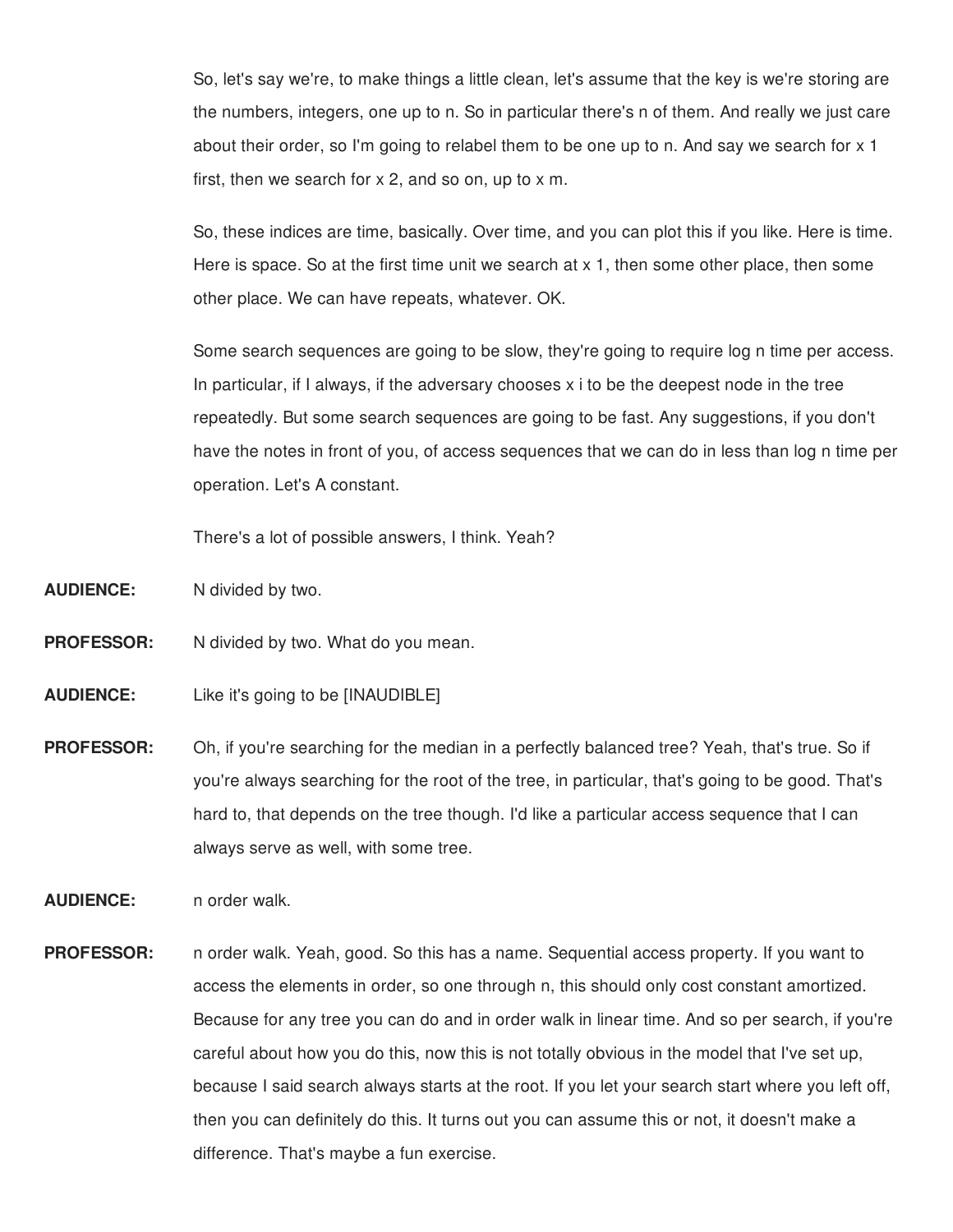But if, you can essentially reroute the tree to be wherever you left off. I'm not going to prove that here. OK, but in particular, some trees have this property. Some don't. I mean if you use a red black tree, and you search for one, then search for two, then search for n, you're not going to get constant amortized, because it doesn't realize this is happening.

But if you're clever, of course, this can be achieved. Easy way to see how to achieve it is, this is your binary search tree. You access one, then you do a rotation with the right child of one. So then you have this binary search tree, and then you access two, and then you do a rotation. This is basically a way to make a deck. View a, use a link, simulate a linked list in a binary search tree.

OK, so it definitely can be done by some binary search tree. A stronger version of the sequential access property, it's a little more interesting, is dynamic finger property. This is something that should hold for every access sequence, and it gives you a measure of how expensive an access sequence is. So we're doing x one x two up to x m. And we say, if we measure the key distance between our current access, x i and the previous access, x i minus 1. If that equals k, then ideally we should be able to do log k amortize per operation.

So in the worst case this is going to be log n, but if I look at my space-time diagram here, if for example, if I do sequential access, then this number is always one, and so I get constant time. If I do something like this, where my spatial distance is not changing too much, and this is the reason I numbered the keys like this. What I really mean is, in the sorted order of the keys, how do the ranks differ. But if I number the keys one through n, that's just their absolute difference.

So anything like this, dynamic finger properly tells you you're doing well. Dynamic finger property can be achieved by a binary search tree, but it's quite difficult as you might imagine. Or it's difficult, let's say not necessarily super hard. If you don't need to do it in a binary search tree model, an easy way to do it is with what's called a level linked tree.

So a level link tree looks like this, and I add pointers between adjacent nodes in the same level. This is a pointer machine data structure, it's not a binary search tree, because binary search trees we only allowed to do walk left, walk right, walk parent, But it's an easy way to do dynamic finger. You start from somewhere, you basically walk up to the right level, move over, walk back down, and you can do a search for x i from x i minus one relatively quickly. It turns out this can be stimulated by a binary search tree, but we won't go into it here. Lots of fun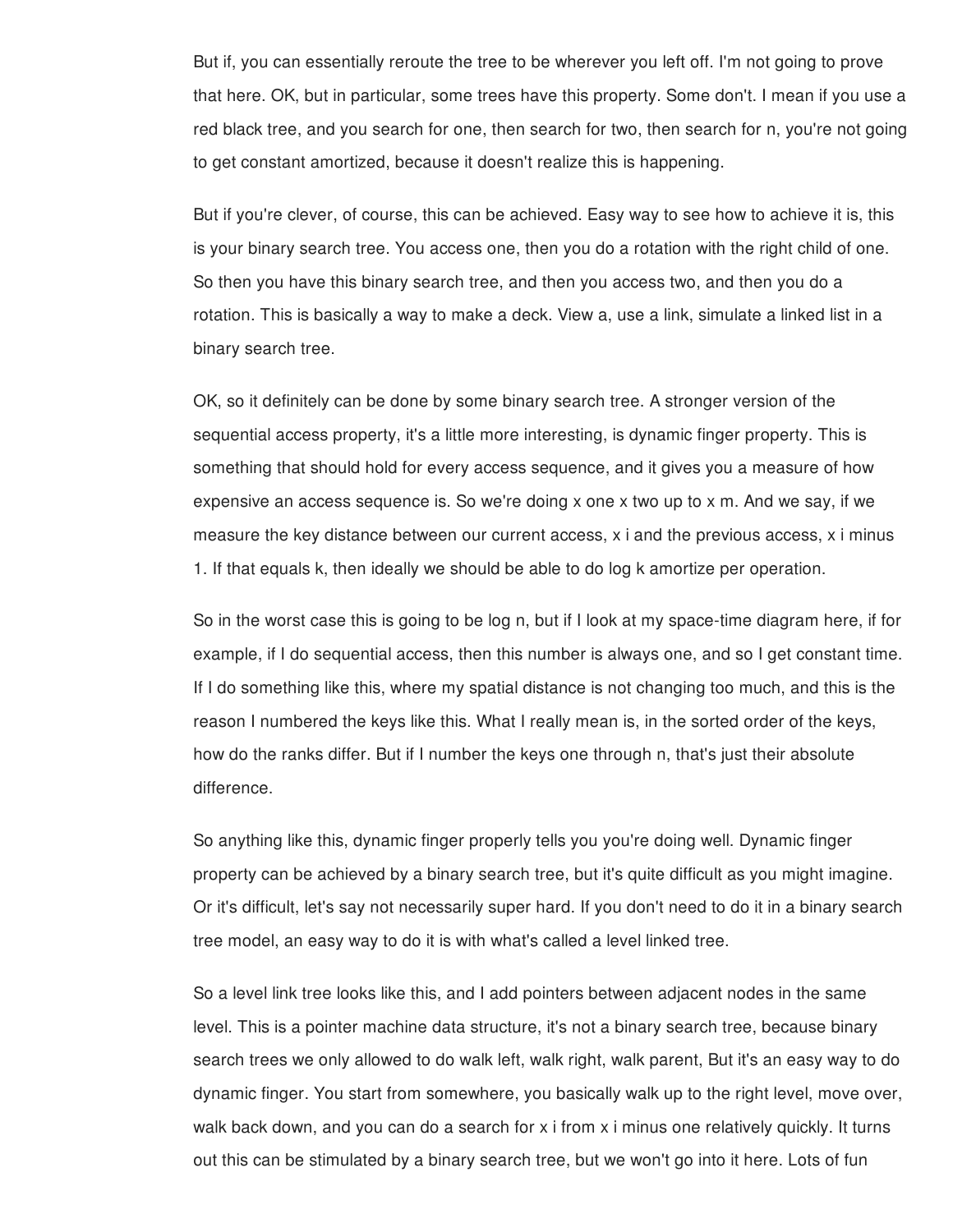puzzles here.

Let's move on to some more bounds or properties. So, next property is called the entropy property, or entropy bound. And it says if key k appears p sub k fraction of the time, then I'd like to achieve a bound of entropy p k log one over p k per operation. This is, everything here today will be amortized.

So, if you haven't seen entropy, that's the definition. It's the entropy of this distribution. We're thinking of these as probabilities, although they're not really probabilities. They're, because this is over a particular sample. We have this sequence x1 to x n, There's no randomness here, but we just measure what is the fraction, what is sort of the observed probability for each of these x i's. And then just say, what is the, what is the entropy of that distribution? In the worst case it's log n, if say everybody's equally likely, everyone's accessed once, or the same number of times.

But if it's highly skewed, like if only one element is accessed, the entropy will be constant. If a small number of elements are accessed, entropy will be constant. So this can be achieved, and in fact, if you disallow rotations, so if I change the model to forbid rotations, all I get to do is set up some binary search tree, and then I have to walk left, walk right, walk parent, from in that binary search tree to do this.

So if I get to see the x i's then I get to build a binary search tree. One binary search tree. This is what's called the static optimal, when you're not allowed to change the tree as you're doing searches. Entropy is the best bound you can get. And roughly speaking, key k appears at height, or depth, log one over p k in the tree, maybe plus one. And you can show there's always a tree where every node ends up at depth log one over p k. Again, not hard, but we won't do it here.

OK, a related property, it's called the working set property. Little bit harder to state. For each search we do x i, we're going to see when that's some key, when was the last time that key was accessed. So, in our space-time diagram we have some access at time i, we want to look backwards in time to the last time that key was accessed. Say that was, well some other time j, and in this interval we want to know, how many distinct keys were accessed. So it's at most, i minus j, but maybe there were some repeated accesses, we only count those as one.

So how many different keys were accessed during that time interval? Claim is, we only have to pay log of that. So what this means, what this implies, is in particular, if you're only accessing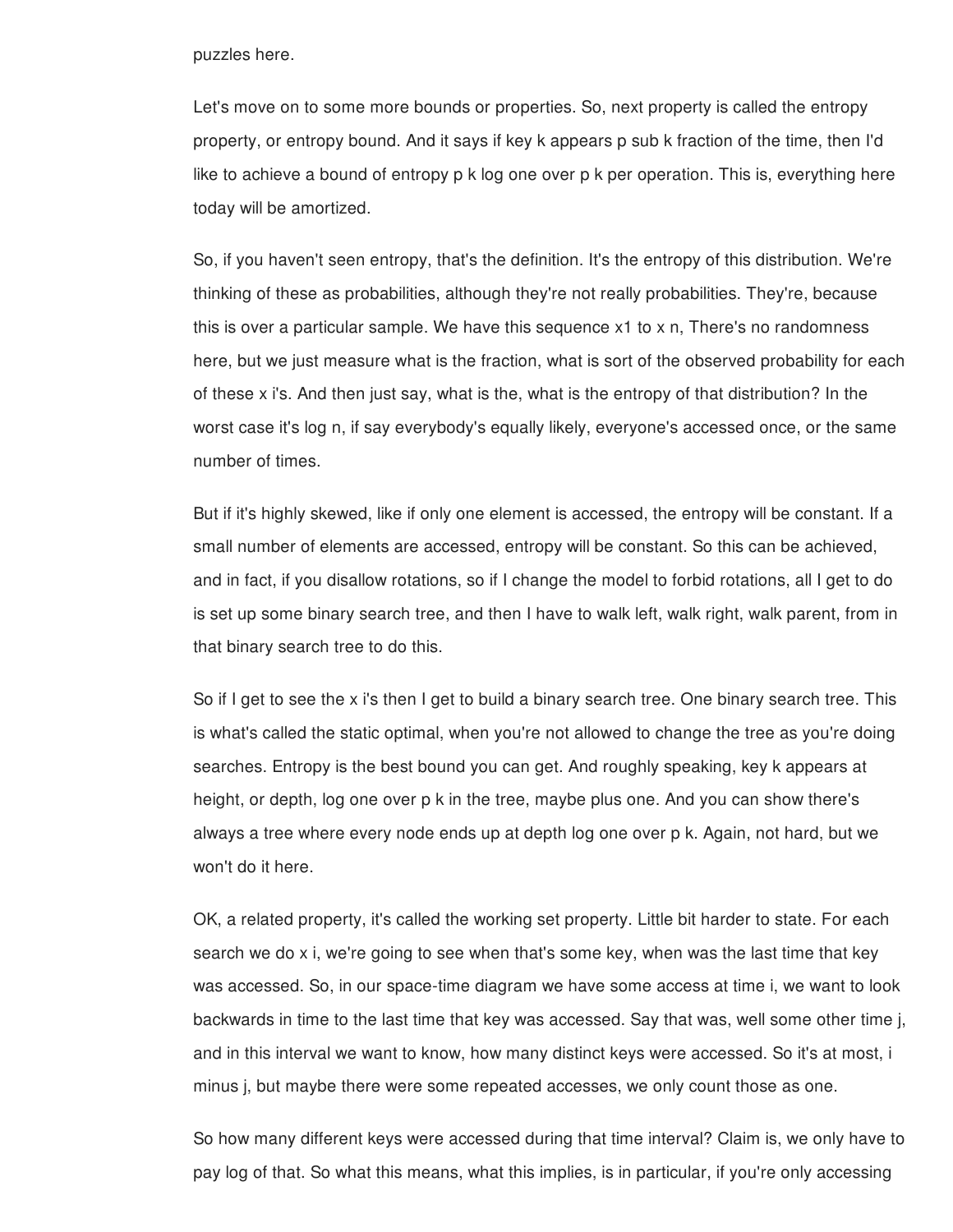say k different elements at all, and you ignore all the other elements, then you'll only pay log k per operation. That's why it's sort of a working set. If you're focusing your attention on k elements for a while, you only pay log k.

But in general, for any access sequence you can compute, what is the working set costs, which is you sum over all the i's of log t i, that is your total cost for the access sequence. Divide by n, that's the amortized cost. OK? That's another nice property, not so obvious is that working set implies the entropy bound, so this is a stronger property.

I guess dynamic finger implies sequential access, but there's no relation between working set and dynamic finger. In fact, they're kind of transposes of each other. Working set is about, if you access a key that was accessed recently, then it's fast. Dynamic finger is saying, if you access a key that is close in space to the previous access, so here we're looking at a key and basically in the very previous time step we're looking at how far away it was vertically, here we're looking at how far away it was horizontally. So they're almost duals of each other.

Be nice if you could have one property that included both dynamic finger and working set. I should mention, again this is not obvious how to do it with a binary search tree, but it can be done. Leave it at that. We'll see eventually some trees that have it.

For now I just want to cover what are the conceivable goals we should aim for. All right, log n is too easy, so we need more challenging goals. So the next property, it was introduced, this is we're getting into more recent territory, 2001, it's called the unified property. Natural name, and it tries to unify dynamic finger with working set. And the rough idea is, that if you access a key that is close in space to a key that was accessed recently in time, then your access should be fast. So, here's the formal statement.

So here's the unified bound. Let's draw a picture. So here we're accessing x i at time i, sorry j. Change of notation. Time *j*. We want to evaluate the cost of  $x$  *j*, and we're basically going to look in-- I guess one way to think of it is this cone. 90 degree cone, where these are 45 degree angles. And if there's something-- and look at the first thing that you hit in that cone. Is that the right way to think of it? Maybe not.

It's like you're growing a box, this is probably more accurate, and you find the first key that you hit in that box. It's a little more subtle than that because we're only counting distinct keys, and let's say you find this key, and this key is good because it's temporal distance, this time, is only this big. It's spatial distance is only this big. What we're going to pay is, log of the sum of the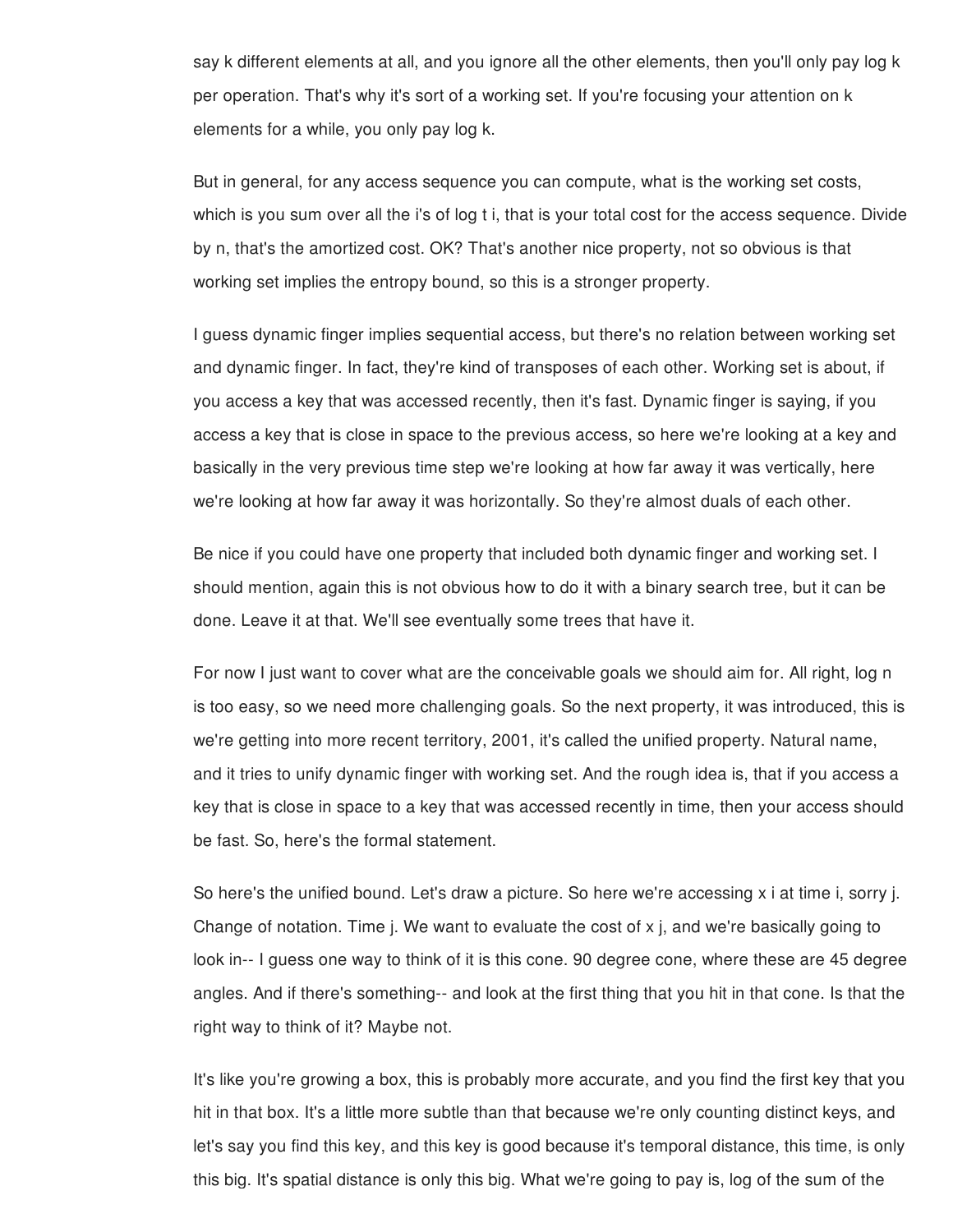spatial distance, and the temporal distance.

And temporal distance is measured as the number of distinct keys accessed in this time interval. So, as long as there is some key in the recent past that is close in space, you take the min over all such keys, magically a unified structure has to find what is the most recent close item and search from there, and achieve log of that. There's a plus 2 just to make sure if these things are zero, you still get a constant. Always have to pay constant time. OK, so that's a unified property.

this big. It's spatial distance is only this big. What we're going to pay is, log of the sum of the

Fairly natural generalization of dynamic finger and working set. I mean you could change this plus to a product or a max, doesn't make a difference. Yeah. Sadly we don't know whether there is any binary search tree that achieves the unified property. What we know is that this can be done, this property can be achieved by a pointer machine data structure, which is more powerful than a binary search tree. But we don't know whether it's possible to achieve by a binary search tree.

Best bound so far, is that you can achieve this bound plus log log n. So as long as this never gets too small, as long as this quantity never gets smaller than log n, then this thing will be log log n, and it's fine. But in particular, if this is constant, then it's only achieving log log n, so it's not-- there's an additive log log n per operation loss. That's the best binary search, unified binary search tree known.

OK, so this is all good. And this is sort of where the, what we call analytic bounds, here ends. There are various attempts to-- in general we want to characterize, what is the optimal thing we could hope for. When can we do better than log n? These are all specific cases where we can do better than log n, but it's not a complete characterization. There are sequences that have large unified bound, but have no-- yet they can be accessed more quickly by the optimal binary search tree.

And so, while it would be nice to characterize with some clean algebraic, whatever, most of the work, beyond what I've told you about here, is just trying to figure out what opt is. Instead of trying to write it down, try to compute it. Instead of trying to define something that happens to match the optimal, let's just go for optimal. And this is the notion of dynamic optimality.

And in modern terminology this would be called constant competitive, but the paper then introduced dynamic optimality preceded competitive analysis, so it has another name. What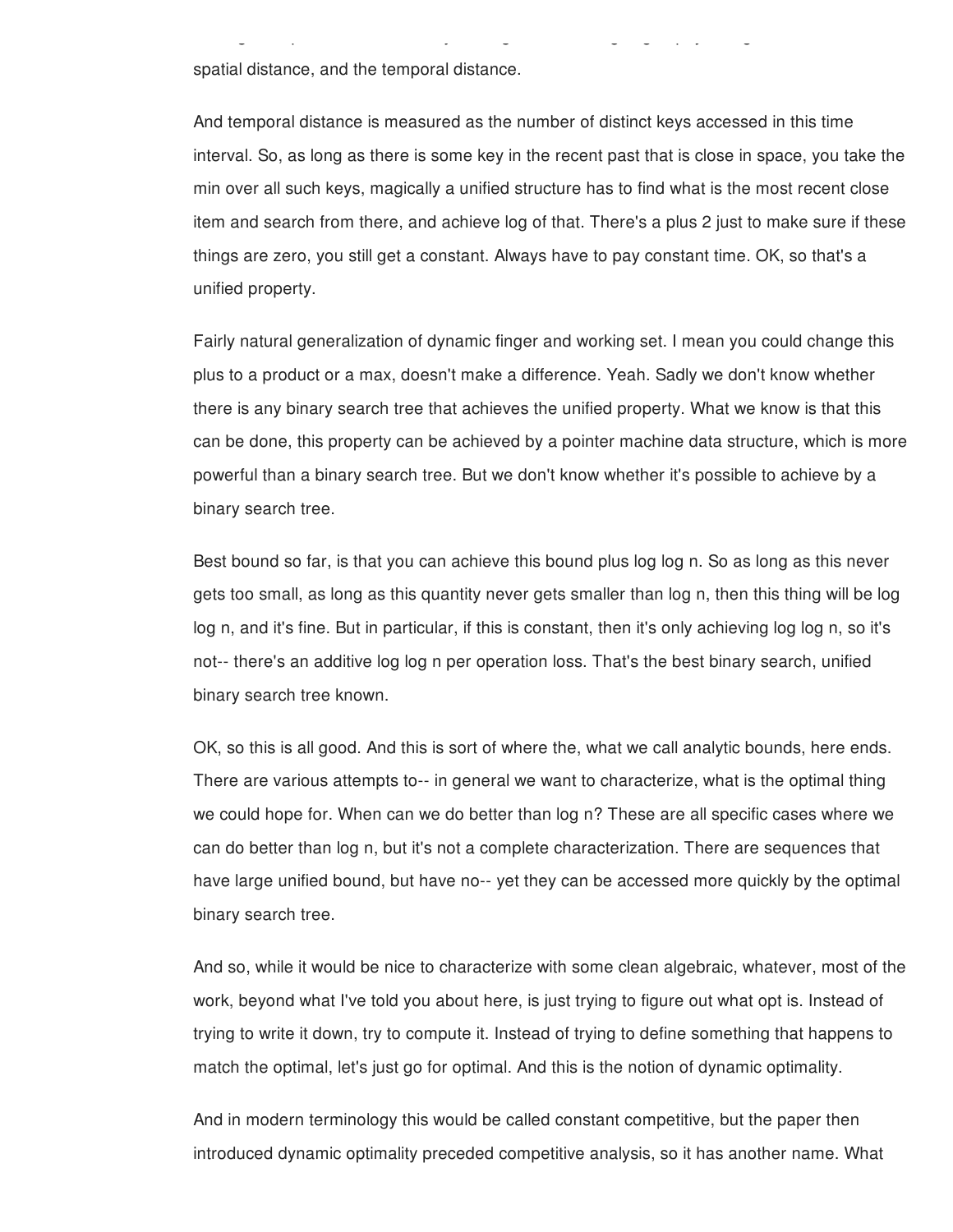we'd like, is that the total cost of all your accesses, so this is like amortized cost, is within a constant factor of the optimal. What's the optimal? This is the-- over all binary search trees, I mean to be precise I should talk about binary search tree algorithms, meaning you specify somehow how to do a search, and it may involve rotations and walks.

So, you know, it could be red black tree, it could be an AVL tree, could be a [? BB ?] alpha tree, anything that can be implemented in this way. Those are all kind of boring. More sophisticated is something like a splay tree. Ideally, you take the min over all-- min over all binary search tree algorithms. The cost of that algorithm, on that access sequence x, and you want the total cost of your algorithm on x to be within a constant factor of the optimal algorithm on x. x is a vector.

So this is what you call the offline optimal, because here you basically get to choose the binary search tree algorithm to be customized to x, and yet somehow you want to achieve dynamic optimality. Open question, is this possible?

And, of course, we're only interested in online solutions. So, you want to build a binary search tree that doesn't know the future, it doesn't know what accesses are to come, but it has to be within a constant factor of the offline solution that does know. And we don't know whether this is possible. Another interesting question, is whether it's possible for a pointer machine, because save for the unified property we know how to get it for a pointer machine.

And there's two versions of this question. You can consider, is there a pointer machine that matches the optimal binary search tree, or you could ask, is there a pointer machine that matches the optimal pointer machine.

That's a little less defined, although there are some-- I have some ideas on how to define that problem, maybe will work on it. But all versions of this problem are open, basically. So, this may seem rather depressing. What else am I going to do for a lecture and a half? But actually, there's a lot of study of this problem, and we do know some good things. For example, we can get log log n competitive. So, not within a constant factor, but we can get within a log log n factor of the optimal. So, that's pretty good.

An easy result is to get log n competitive. Any balanced binary search tree is log n competitive, because best case you could hope for is constant, the worst case you can hope for is log n. So at least within the log factor, but we can do exponentially better. We'll do that next class.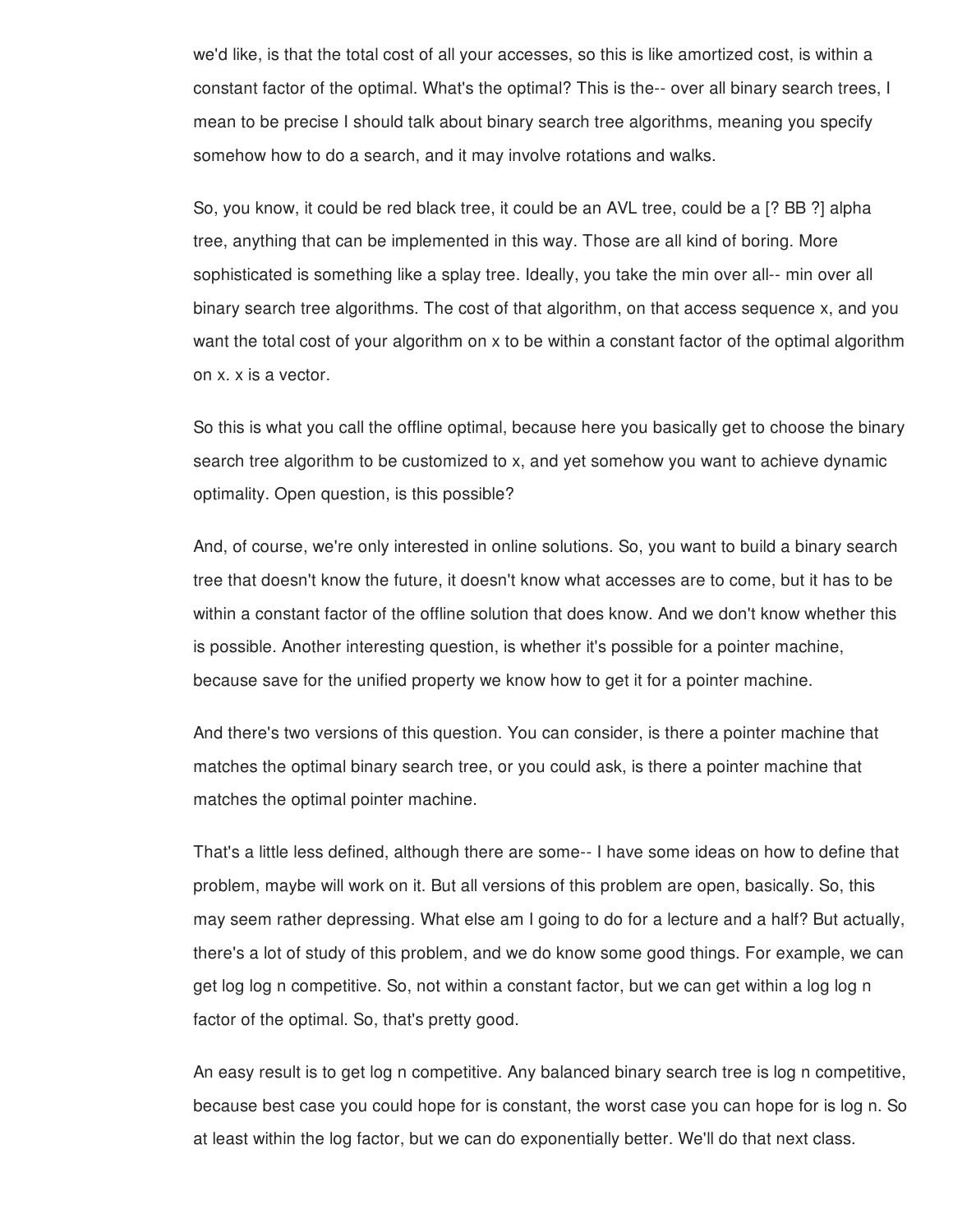Before we go there, I want to tell you about two structures, to binary search trees that we conjecture are dynamically optimal, but we can't prove it.

So first one, and the classic one, is splayed trees. I don't want to spend too much time on splay trees, but just to let you know what they are if you don't already know. If you want to search for x, you search for x. You do a binary search for x in the tree. You locate x, and then you-- splay trees always move x to the root.

So, this is what we call a self-adjusting tree. It changes the structure of the tree as you do searches, not just when you're doing updates, and there are two cases. If you look at x, and its parent and its grandparent, if they're oriented the same way. So, here it's two left pointers, could be two right pointers. Then you flip them. So we rotate y, and then rotate x, so it's in this model. And we get x y z in the other order.

There's pretty much only one way to move x to the root in that picture. Then the other case is the zigzag case, y, w, x. So, here the two parent pointers are in different directions, one is left, one is right. There's a symmetric picture. In this case, we rotate in the other order. So, we rotate x, and then we rotate y. And in that case you get x nice, x, w, y, and the subtrees hang off. I'm not labeling the subtrees, but they have to be labeled in the same order, left to right.

OK, this is splay trees. You do this for x. x is the thing you search for, now x is up here, then you repeat. You look at it's two parents, it's one of these two cases, you do the appropriate two rotations. Until x is either the root, and you're done, or it's one child from the root, and then you do one rotation to make it the root.

Seems simple enough. It's slightly more sophisticated than an algorithm known as move to root, which is just rotate x, rotate x, rotate x, which would eventually propagate it up. Move to root is a really bad algorithm. It can show its can be a factor of square root of n. It can be square root of n per operation if you're unlucky. Splay trees are always, at most log n amortized per operation, although that's not at all obvious.

Rough intuition, is if you look at the path, the route to x path, half of the nodes, at most half of the nodes go down when you splay. So why is that? Here, see y stays at the same level. z goes down, but x goes up. Here, w stays at the same level, x goes up, y goes down by one, x goes up by two, so you might call that a net improvement. But in general you don't mess up the path too much. Half the items stay where they are, and so it's something like your bisecting-- if you repeatedly search for x, well I'm not really searching for x, but if you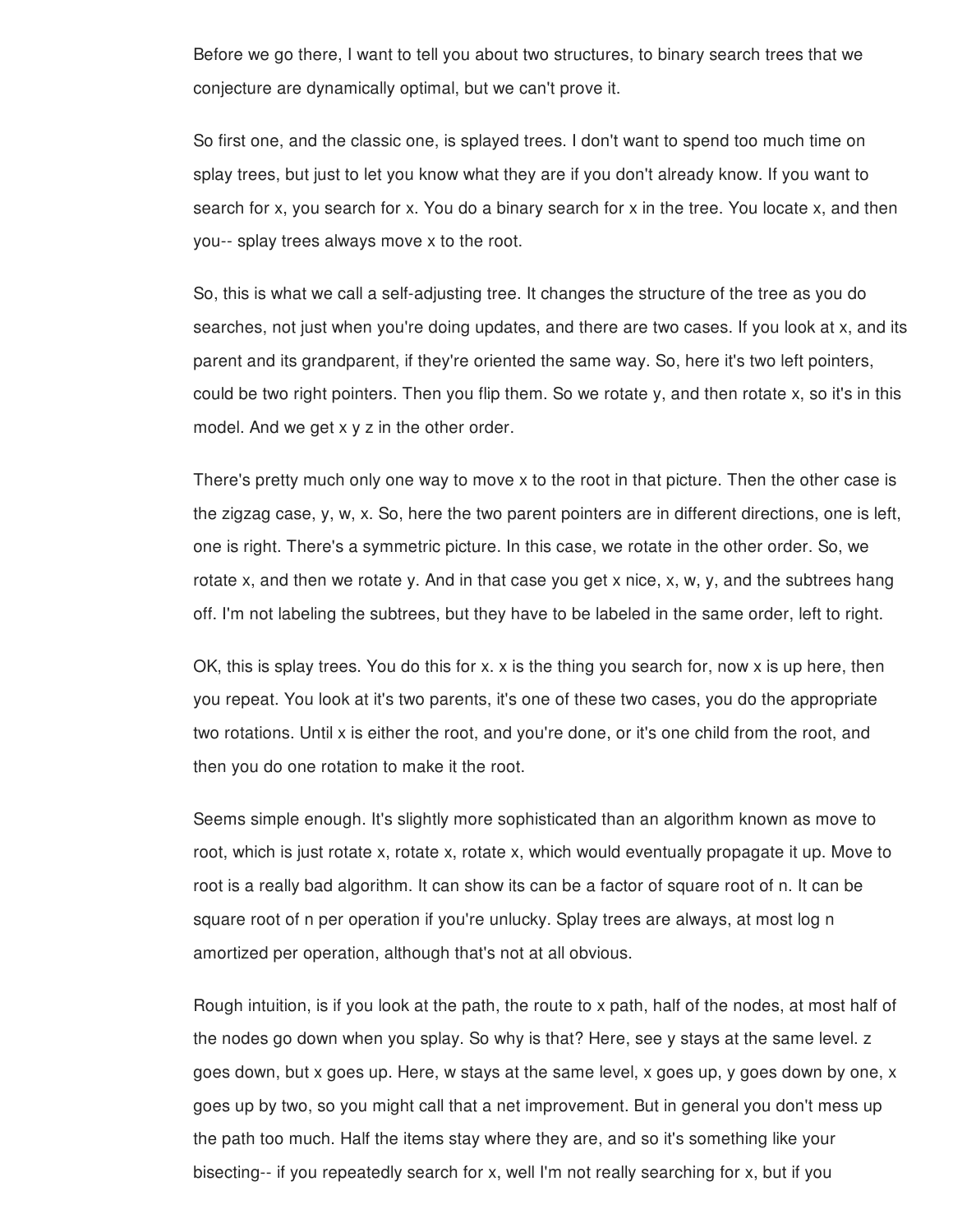repeatedly search for things in that path, you're kind of cutting the path and half repeatedly.

It'll look kind of logarithmic, that's a very vague argument. And in the advanced algorithms, it's proved why this is log n amortized. Question?

## **AUDIENCE:** [INAUDIBLE]

**PROFESSOR:** Rotate x, rotate x, I think you're right. Yeah, y would go somewhere else, thanks. Yeah, so here it looks like move to root, here it doesn't. Good, and there's lots of things known about splay trees. So for example, they satisfy the sequential access property. There's an entire paper, combinatoric on 1985 Tarjan I believe, proving splay trees have the sequential access property. Not at all obvious, but it's true.

> They have the working set property, and therefore they have the entropy property. That's in the original splay tree paper. It's not that hard to prove. Once you prove log n, with a little bit more effort you can prove the working set property. We won't do it here. It's a cool amortization.

Splay trees also have the dynamic finger property. This is a series of two papers, over 100 pages long. Very difficult to prove. In general, splay trees are hard to work with, because it's hard to keep track of what's going on. You can define potential functions, and that will prove this, and with a lot of effort it will prove this. We don't know whether splay trees satisfy the unified property, and more to the point, we don't know whether splay trees are dynamically optimal. This is the big question, and in the original splay tree paper it asked this question, are splay trees dynamically optimal. Still open, I wish I knew the answer, but we don't.

So what the rest of today's lecture is going to be about is a geometric view, which I've kind of been hinting at with this picture, but it's, there's more to it than just plot the points of searches. There's a way, not only to see what the searches are, but to see what the binary search tree algorithm is. So, at this point binary search tree algorithms are kind of abstract. I mean, we've kind of drawn pictures, and how to do specific cases, you know how red black trees or something work. But, you know, it's complicated to write down one of these algorithms.

How would we think about all of them? What would you think about the optimal one? Turns out there's a geometric view, in which it's actually very easy to see what the algorithm is, but it takes a little bit of work to prove that it's the right thing. And it suggests a totally obvious offline optimal algorithm, which we don't know is optimal, but we think is offline optimal. It's like the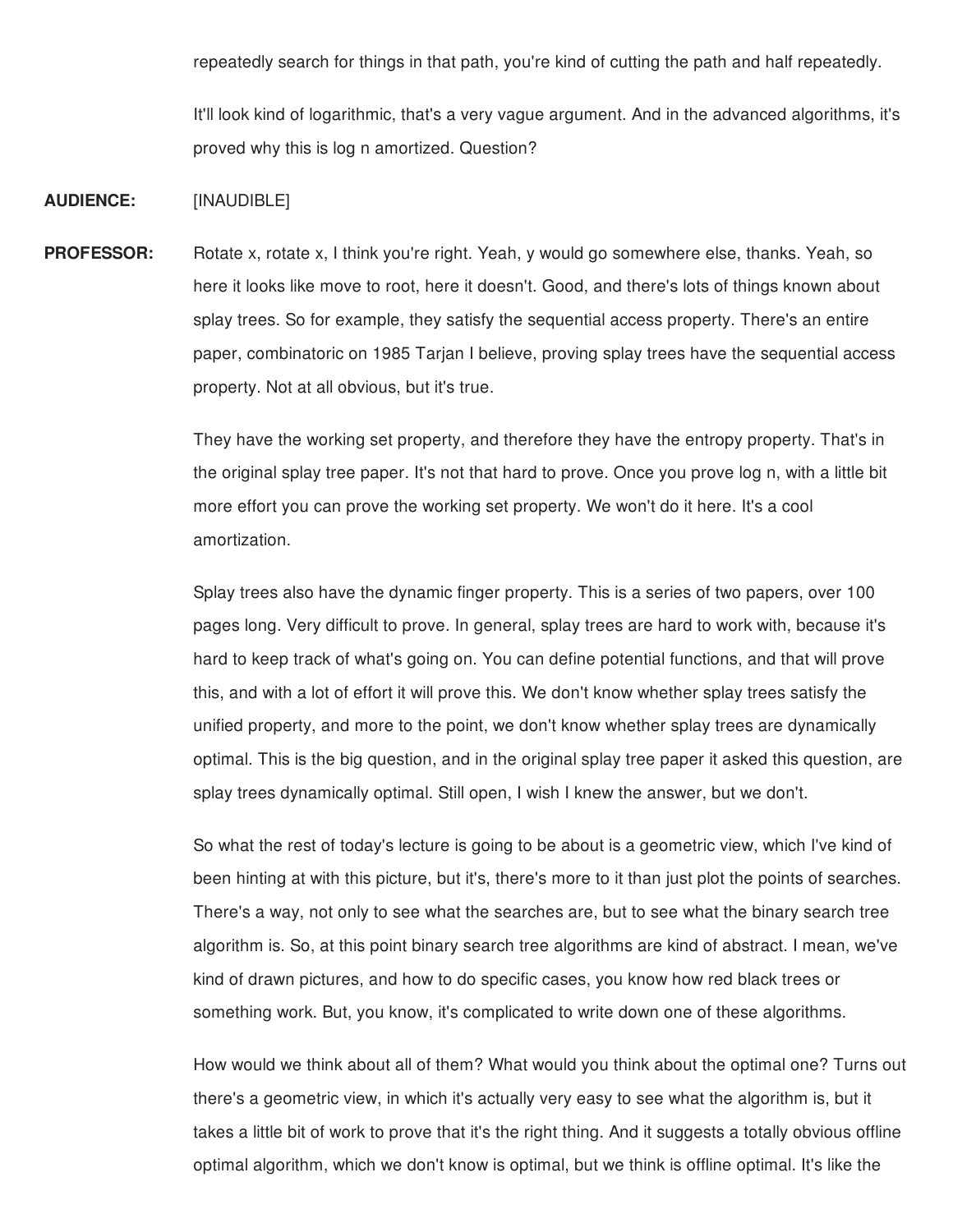obvious thing to do, which we'll get to, and we can actually make it online. So, this is-- this gives us a binary search tree that is so obviously optimal, where splay trees is kind of vaguely feels good, this is really obvious, yet we can't prove it. So it's like we're one step closer, but not quite there.

So that's where we're going.

So this geometric view was the topic of [? Deion ?] [? Harmon's ?] PhD thesis, here at MIT. And it's also with John Iacono, [? Danielle ?] [? Caine, ?] who was an undergrad here, and [? Mihal ?] [? Piotrowski, ?] who was an undergrad and a PhD here. It was published three years ago, 2009. So, here's the idea. Access sequence, this is the sequence of searches you do. That's very easy, you just map it to the set of points where, I guess I'm going to switch things on you. Sorry about that. X-axis is going to be space, y-axis is going to be time. And I'm going to look at a specific example of this. Sort of pinwheel. Four accesses at-- the first time we access key three, then we access key one, then key four, then key two. We've been drawing this picture throughout the lecture.

Now the interesting part, is if you look at a binary search tree that actually accesses these elements, here's the exciting part. We're going to map this to a point set, which is which nodes get touched during a search, during each search.

OK, this is the fun part. So, what does touched mean? I erased the model, but in general with a binary search tree, we only have one pointer into the tree. It starts at the root, it can go left, it can go right, it can go to the parent. Every node that gets visited during-- it can do rotations, every node that gets visited by walking, that's what I call a touched node. Just look at all of them.

So for example, in this picture-- color-- suppose, maybe we're lucky, and key three is at the root. So that's the only thing I touch. If that's the case, when I access one, it's definitely not the root. So, in particular, I definitely have to have touched that node. And I'm just going to fill in a reasonable choice.

I happen to know, this is a valid binary search tree. Not so obvious, but you can find one. I'm using here, the greedy algorithm actually, I'm cheating. We'll get to what that is. But in general, some point sets, like this point set, are not valid. There's no binary search tree that has this touch pattern. You just can't jump around, teleport, without getting somewhere. But, this one is valid. So, which ones are valid? Oh sorry I need one more point.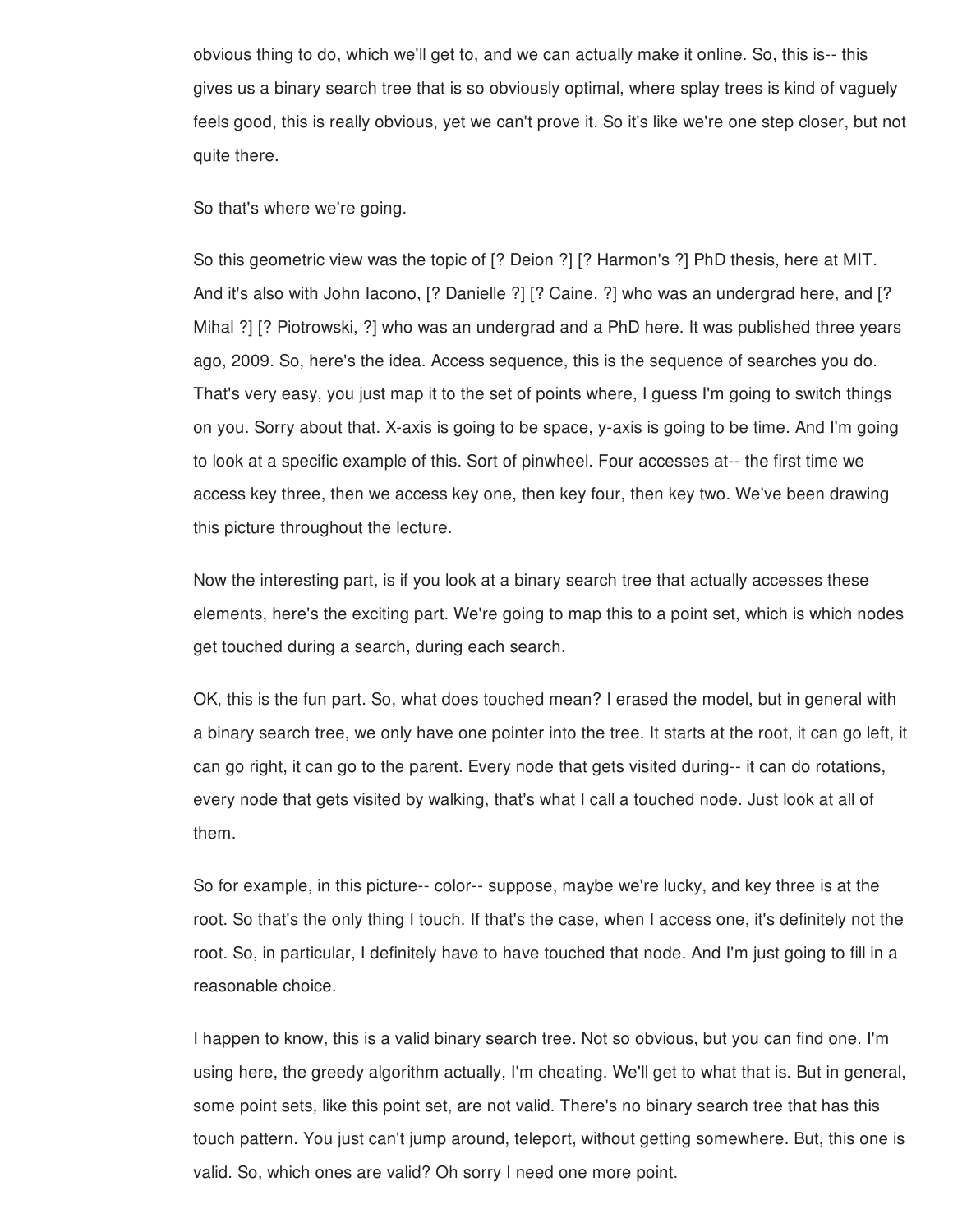Which ones are valid, which ones are invalid? How did I know that that was invalid, and now this one is valid? Well, there's a theorem tell you. Then what I was just doing there will become clear. So, I want to know when is the point set a valid BST execution, and I claim it is, if and only if, in every rectangle spanned by two points not on a common horizontal or vertical line, in every rectangle, there there's another point.

So, let me draw a picture. I have some point set. We'll look at this one in a moment. In general, I take any two points that are not horizontally or vertically aligned, that spans a rectangle. In other words, the rectangle with those two as opposite corners. There's got to be another point in there, somewhere. Could be on the boundary, could be interior. OK, in fact, you can pump this a little bit.

So once I find some point, let's say on the interior, then my picture looks like this. Maybe I'll just draw it as a circle. Well, here's another rectangle. That one has to have a point inside it. Here's another rectangle, that one has to have a point inside it.

You could keep going, until you know maybe I'd put one here, maybe I put one here. OK if I update the picture then, I still have a little rectangle like that, little rectangle like that, little rectangle like this. At this point, this point is no longer involved in any rectangles essentially, because there's no rectangle between these two points because they're horizontally aligned. I could finish this off, finally, by adding points, let's say at the corners. Once I add points at the corners this will be satisfied. We call this property arborally satisfied. Gotta look up the spelling. Arboral satisfaction. Arboral means having to do with a tree.

OK, so this is saying that point set is treelike, if it has this property. OK this picture is getting a little messy, but if I have any monotone path, like this, this is satisfied. If you look at any rectangle, say this one, it has points-- other points in it. OK, if I look at, I don't know, this one, it has another point in it. But look at this one, that one doesn't count because it's just a vertical line. So it has to have non-zero area.

If you look at any two points, this one and this one, they span a rectangle, there's another point in there. So, monotone paths are good. This point set. If I drew it correctly, is good. I look at any rectangle here, it's got another point in it. Takes some practice to be able to see all the rectangles, but check it. Eventually this one is good. This one's obviously bad. It has lots of wrecked-- we call these empty rectangles, unsatisfied rectangles, that have no extra points in them. So, this is a valid BST execution, this is not.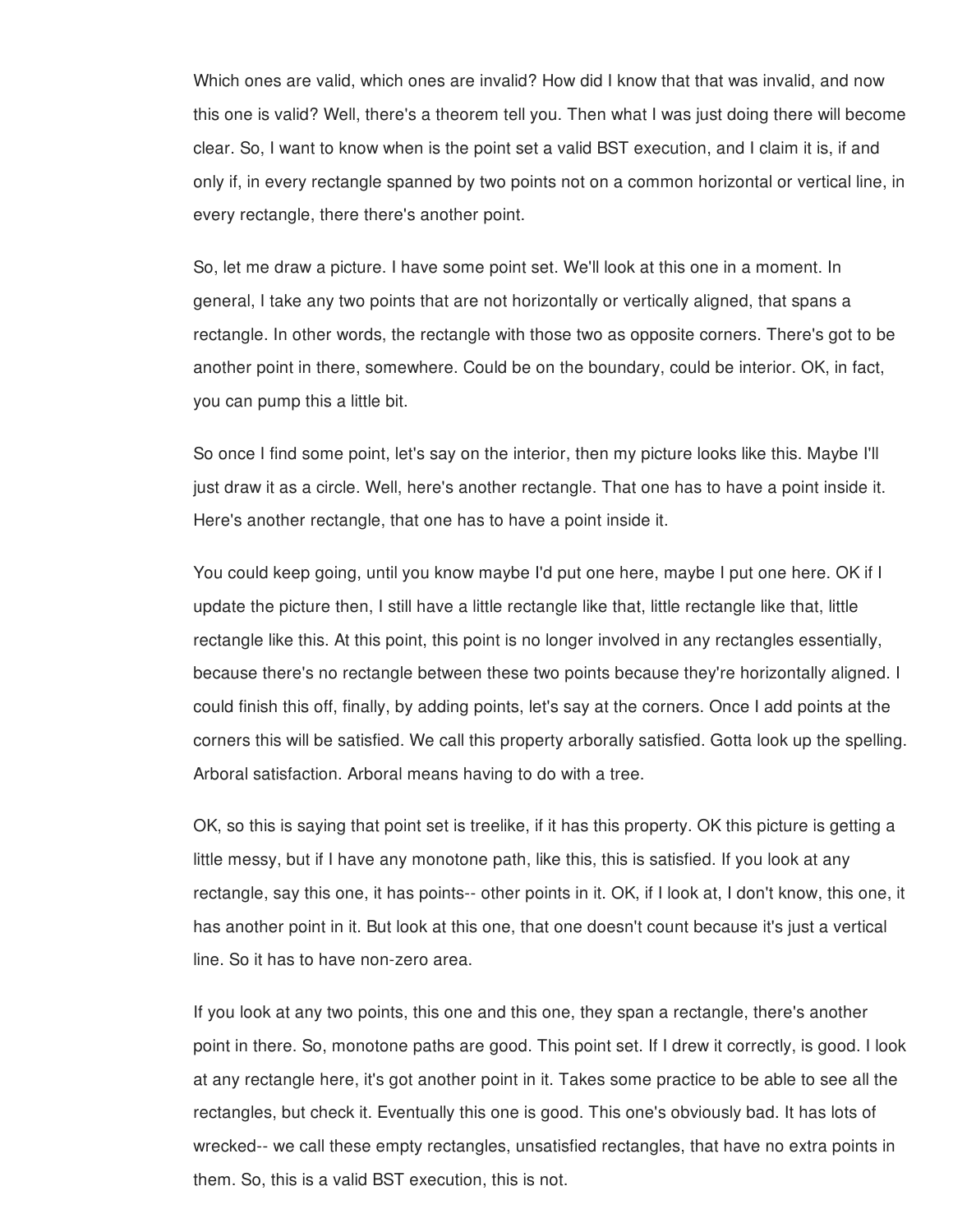Let's prove this theorem it's actually not that hard. The consequence of the theorem, is it tells us what we need to do. We are given a point set like this, we want a point set like this. We can define the cost of a binary search tree to be how many nodes does it touch. That's within a constant factor of how many operations you do. If you don't want to, it's pointless to touch a node more than a constant number of times. You can prove that. So, really we just care about how many nodes get touched.

So, what we want to do is find a minimum superset of this point set that is satisfied. We're given a set to represent or access sequence that is not satisfied. We need to act-- we need to touch those points. That's the definition of search. And now we'd just like to also touch some other points that make it satisfied. This is a geometric interpretation of dynamic opt. Can you find the offline optimal, is-- what's the minimum number of points to add in order to make your point set arborally satisfied.

We don't know whether that problem is NP hard. Probably it is. We don't know how to compute it. We don't know how to find a constant factor approximation, unfortunately. Yeah?

**AUDIENCE:** So, this is for and access sequence, so every time corresponds to just seeking like one individually thing in the tree?

them. So, this is a valid BST execution, this is not.

**PROFESSOR:** Right.

## **AUDIENCE:** OK, that makes more sense.

**PROFESSOR:** Yes, so the input-- there is a unique thing, a key, that gets accessed at each time. So if you draw any horizontal line, in the input point set there's only one point in each horizontal line. There can be multiple points in each vertical line, which would mean that key gets accessed more than one time. That's the obvious interpretation terms of binary search tree, turns out you don't need to assume either of those things. You could allow a sort of multi-search, where I say during this round you have to access key 5 and 7, I don't care in what order. Whereas normally I say, you have access key 5, then you have to access key 7.

> You could do a multi-search, where there's multiple points in a single row. All of the things I'll say work, it doesn't really make a difference as the claim. You could also assume that no key is accessed more than once, so then there's only one-- those would be the opposite extreme. You can assume there's only one key per column. That turns out not to make much difference.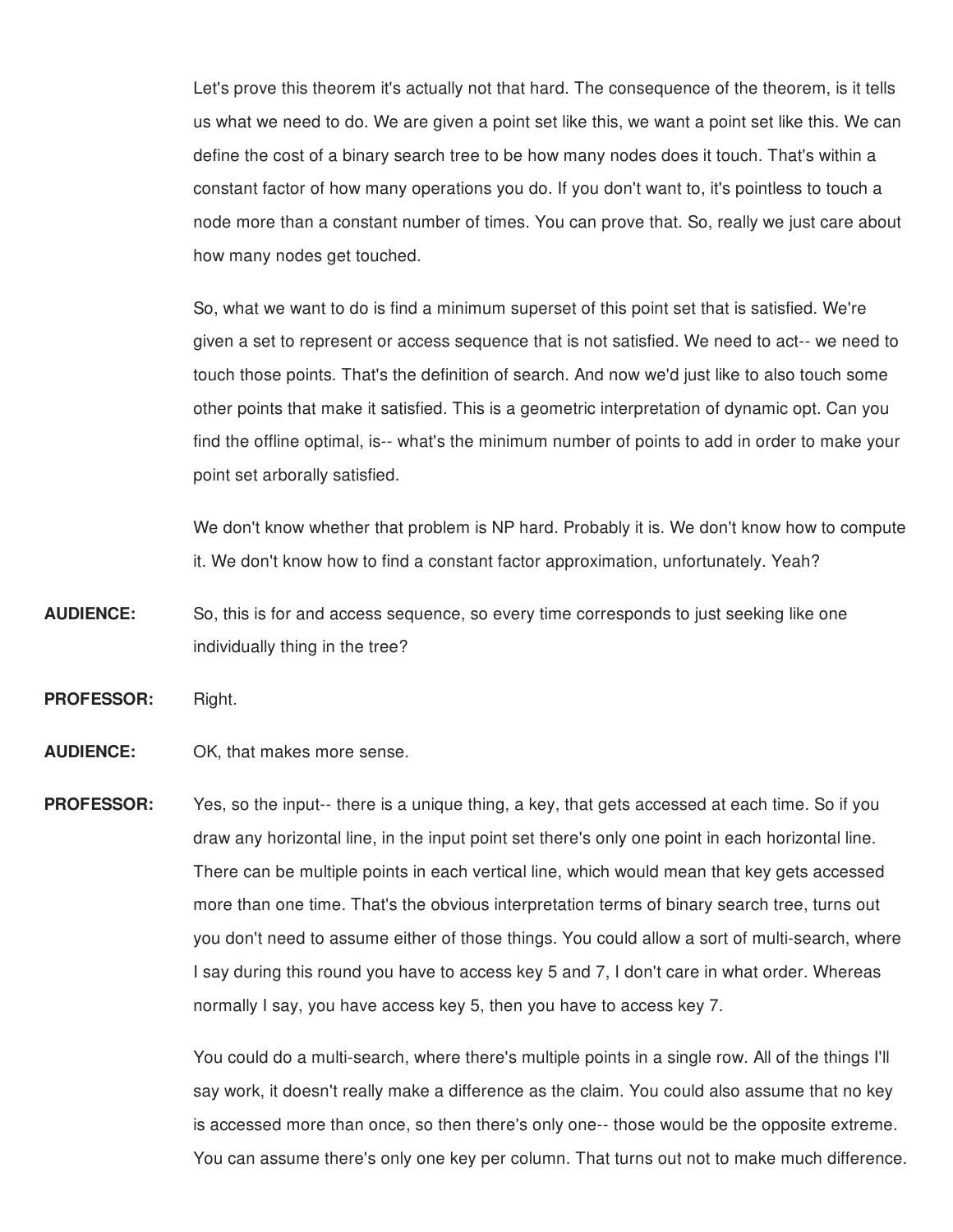If there's multiple keys in the same position, just spread them out a little and you'll get roughly the same cost.

So, good question. But in the natural interpretation there's one per row, multiple per column, but it doesn't, neither one matters. OK. So this becomes the problem, go from this to this, with a minimum number of added points. We do know a log log n approximation to that problem. That's the best we know. You just take this binary search tree, and apply this transformation, and it tells you if you have a binary search tree, you can turn it into a way to satisfy a point set. But this is actually the best approximation algorithm that we know.

But as you'll see, the geometric view offers a lot of insight. Gives us a lot of power, and in some sense we use it to construct this. OK, so let's prove the theorem. So there's two directions. We'll start with the easy direction. If you have a binary search tree, then it must be arborally satisfied. Then we'll have to do the reverse, actually build a binary search tree out of a point set. That's kind of the harder step.

So, let's say we have two points. Let's say this is that time i, we access key x, and this one is at time j, we access key y. Let's suppose y is greater than x, there's the symmetric picture. We want to argue that there is some other point in this rectangle. OK, here's the plan, let a be the lowest common ancestor of x and y. x is a key, y is a key, they are nodes in the tree.

This is a changing quantity. As the tree wiggles around those rotations, the least common ancestor changes. But at every time, there is, it has some of these common ancestor. Might be x, might be y, might be some other node. OK? I want to look at a couple of things. Let's say, right before x is touched at time i, or I guess right before time i would be the proper phrasing.

So we're at this moment, I want to know does a equal x? If a does not equal x, then I'm going to use the point a comma i. OK? Least common ancestor has the property that x is less than or equal to a, is less than or equal to y. Common ancestor, least common ancestor will be between x and y. And we also know that it's an ancestor of x, and it's an ancestor of y. So, if you're going to touch x, you must touch a. If you're going to touch y, you must touch a. So a comma i is going to be some point here, which is what we need. Except, if a equals x, sorry, what the heck did I do?

Transposed again. OK, this is time i, time j, x, y, sorry about that. OK, here's time i, here is a. So, if a does not equal x, we know at time i, we must access all ancestor of x, we must touch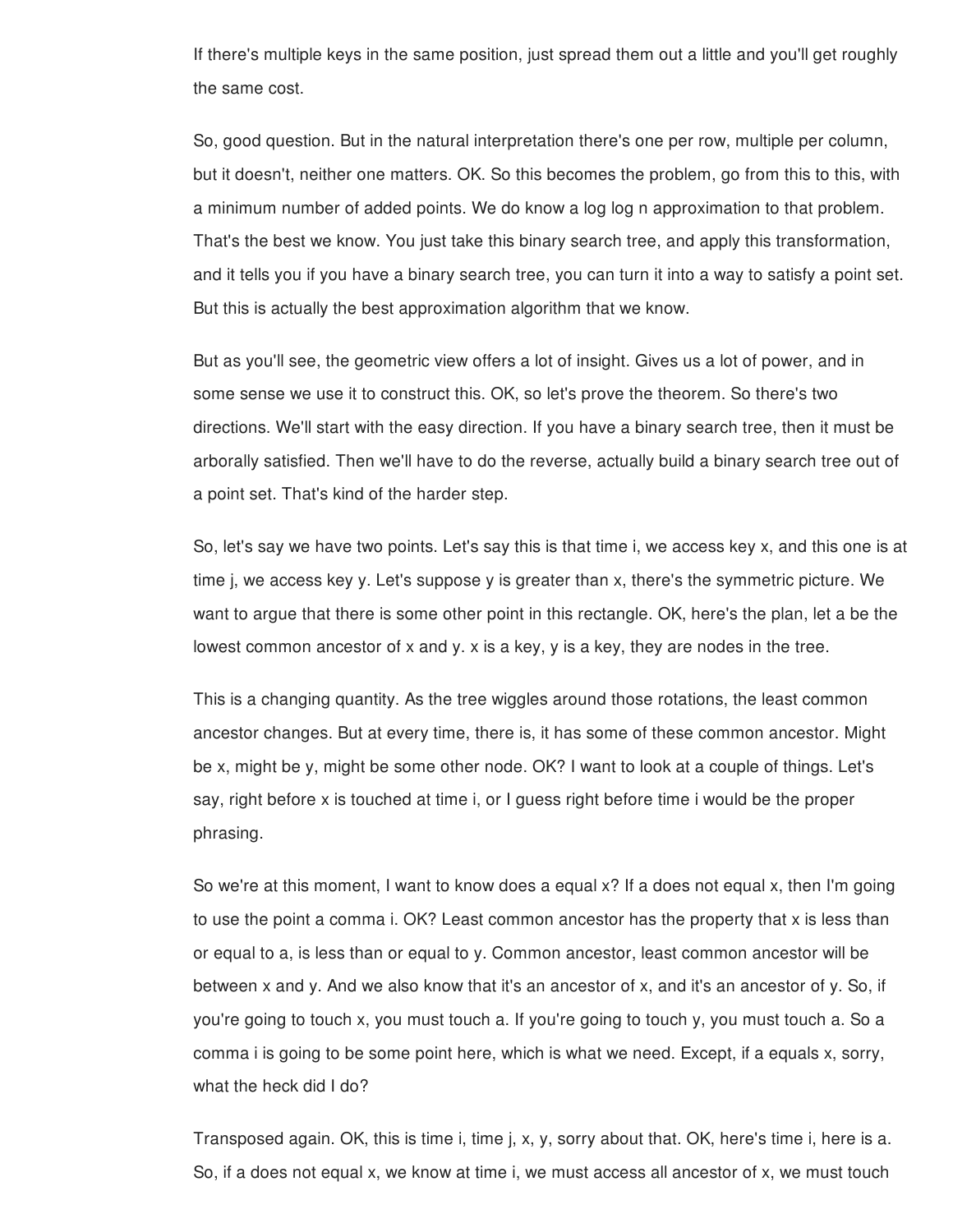all ancestors of x, before we touch x. Therefore, this is a point and we're done, unless a equals x at this time, because then it's the same point. We didn't get a third point, we at least need to find some different point other than these two.

OK, so that would be good. We can-- so it must actually be that at this time, at time i, a is right here. Let's then look at time j. Same deal, at time j, here's y that gets access. We must also access a. Now it could be its equal to y, or it could be somewhere else. It could be here, or could be still here. In those cases we're happy, but this one also could have been at the corner. The case we're not happy is when b equals x, sorry, a equals y. Getting my letters mixed up. As long as a does not equal y, then we can use the point a comma j, that must be, these are always in your execution, and if a does not equal y, then we're, that's a third point and we're done.

So we're left with one more case, which is that at time i, a is here, here's a, and at time j, a is here. Question is, what happened in between? a changed. For a to change, something in here has to get rotated. That's the [? clam. ?] I mean here's the picture, you have a, actually-picture is at the beginning a is x. So, here we have x, and then y is an ancestor, sorry, y is a descendant of x, because this is a. And then somehow we have to transition to the reverse picture, which is that y is the least common ancestor, x.

And for this to happen, somebody here has to get rotated. I guess, in particular x. At some point x had to overtake y, had to be moved up. So, at some point x was rotated, and that would correspond to a point here. So else x must be rotated at some time k, where k is between i and j.

And if we set it up right, I guess because here a was still x, and here a is y, then it must be strictly between. Maybe like this would be what we want. And so then we use the point k comma x. Is that more or less clear?

This was the easy case. I guess it depends what you consider easy. Here we're just, we're given a search tree and the short version is, look at the least common ancestor. It's got to move around at some point, or not, either way you're happy. So the least common ancestor gives you the points you care about. So for that we just needed the least common ancestor idea. For the other direction, if we're given a point set that corresponds to, that has this satisfaction property, we have to somehow build from scratch a binary search tree. How the heck are we going to build a binary search tree?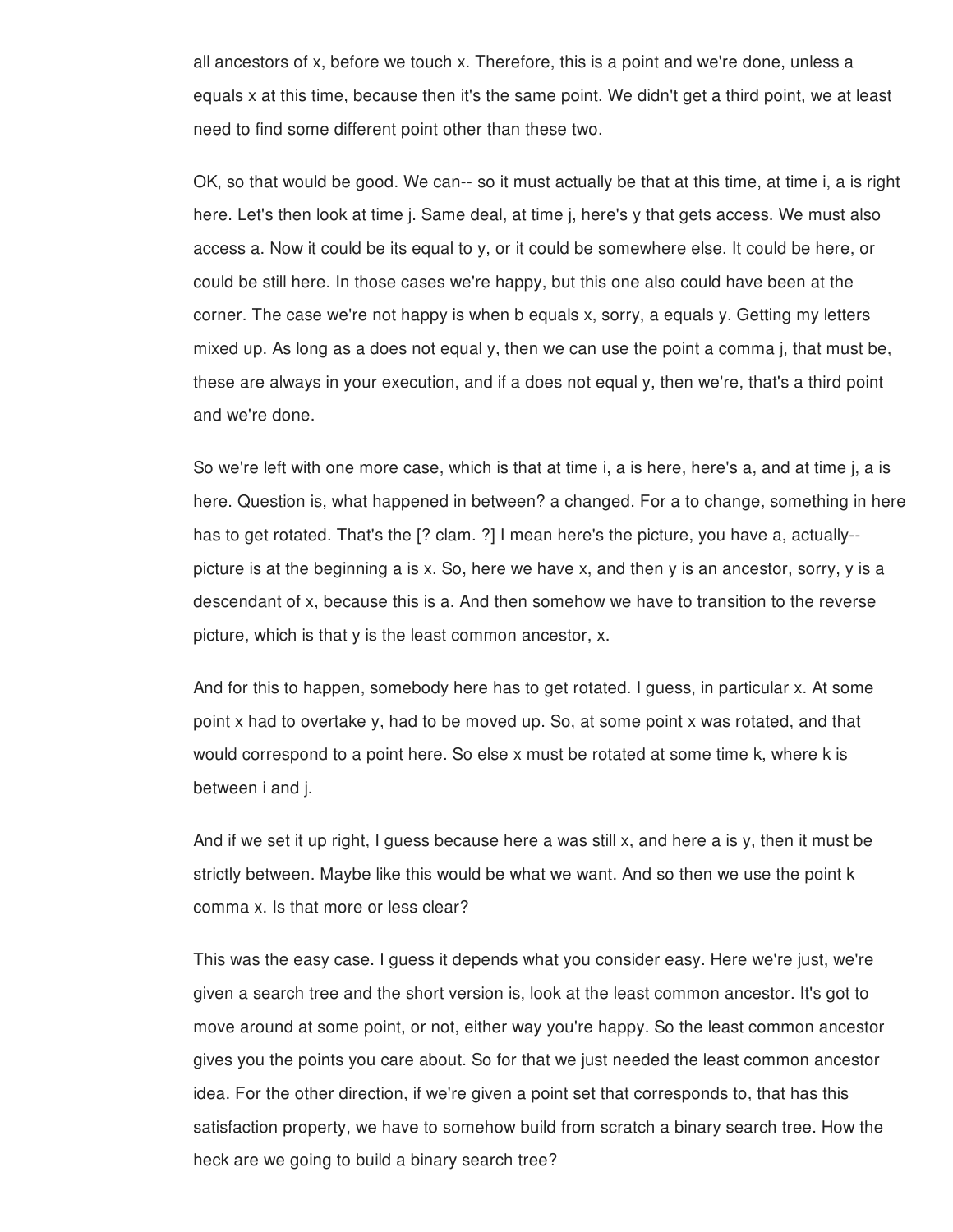Well, with treaps. So, this is the other direction. Treap is a portmanteau of tree and heap. Underline it correctly, tree, heap. So, it's simultaneously a binary search tree and a min heap, in this case. It's a binary search tree because it has to be. It's a binary search tree on the keys.

It's going to be heap on a different set of values. So, binary search tree on the keys, and it's heap ordered, min heap ordered, by next access. I didn't say I was going to give you an online algorithm, this is an offline algorithm. So it looks-- if I look at a key, and it's going to be accessed next, it better be at the root.

Next access will always be at the root, if you're heap ordered. If you're a min heap by next access. This is great, that means the thing you're searching for is always at the root, and it's basically free to touch. But you may choose to touch other nodes. And in fact, we're told how to touch notes. We're given a pattern that says, well, at this time you have-- you will touch this node, this node, and this node.

By that definition, this one will be at the root, but you're going to touch these nodes, and possibly you could rotate them. Change the tree. You'll have to, actually, because next access time is constantly changing. And as soon as you access an item, it's next access goes in sometime in the future, possibly infinity, and so you'd like to start pushing it down in the tree.

So, what we need to do is show that we can maintain-- it's always going to be a binary search tree, because we only do rotations. We have to somehow use rotations to maintain this heap order property, and only touch the nodes that we're supposed to touch. That's the challenge.

So, I should mention, this is not a uniquely defined tree. Usually treaps are unique, if you specify a key order, and you specify a heap order, there is exactly one tree that satisfies both of them. But here it's not quite unique, because the next access time-- there are many keys that are going, sorry, next touch. Next touch time.

So, for example, at this moment all three of these nodes are going to be accessed at the same time. And so you don't know, or I'm not specifying how they're supposed to be heap ordered in the tree. Just break ties arbitrarily, it doesn't matter. OK. So, let's look at a time i. When we reach that time i, the nodes to touch form and connected subtree containing the root.

Because according to heap order, they're all, they all want to be at the root. So we break ties arbitrarily, somehow, you know all the nodes that we're supposed to touch, live in some connected subtree of the root. Sorry, some connected subtree containing the root. Everything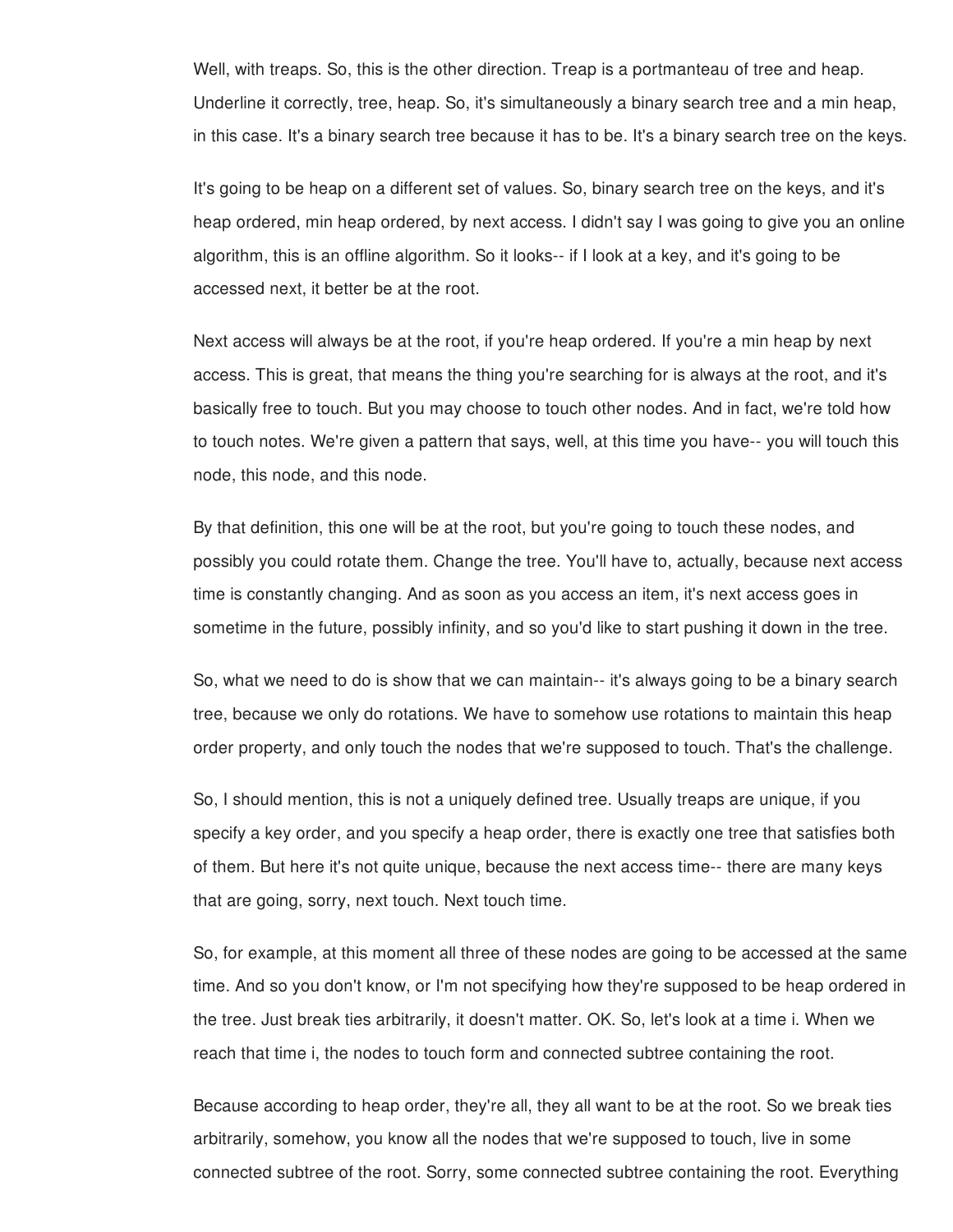down here has a later next touch time, and so they're below, by definition of heap order.

OK, now one of these is the one we actually want to access. But we need to touch all of them, so touch all of them, you know, navigate. Walk left, right, whatever. The big question is, what should we change this tree into? I'd like to change it to some other top structure. I can't touch anything down here, I'm only allowed to touch these points. I only want to rotate these somehow. There's a convenient theorem, if you have one tree and you want to convert it into another, you can always do it in a linear number of rotations.

So, rotations are basically free and this model, it's just about how many nodes we touch. We're told which nodes to touch. We want to somehow rearrange them to restore this heap order property. Right? As soon as we touch all these nodes, their next touch time will be sometime in the future. We need to rearrange the tree to still be heap ordered by that new next touch time.

OK, here's what we do. I mean there's only one thing to do. Rearrange those nodes in this connected subtree to be a local treap by the new next touch time. These are the only nodes to get a new next touch time, so it's more or less unique how to rearrange them. Do that.

Now the hard part is to argue that the whole thing is now a treap. Why was it enough to only modify these nodes? Maybe you set one of these nodes to have a very large next touch time, so it's got to be really deep down there. And you can't afford to push it down deep, because you're not allowed to touch any of these nodes. Looks worrisome, but turns out, it just works.

So, if there were a failure, picture would be like this. We rearrange these nodes perfectly, in particular, let's look at some node x that has a child y, that was not touched. So x was touched, all of it's ancestors were touched, but y was not touched. So we know that the next touch time of x is greater than or equal to the next touch time of its parent, of it's ancestor, up to the root. The worry would be that the next touch time of x is greater than the next touch time of y.

So suppose next touch of x is greater than next touch of y. This would be a problem, because then you would not be a heap. So, claim is we get an unsatisfied rectangle based on x and it's next touch time, and y and it's next touch time. So let's draw the picture. Here's time, here's space, I'm going to assume by symmetry x is to the left of y and [? keyspace, ?] and now we're supposing the next touch time of y is earlier than the next touch time of x.

So it looks like this. So this is next touch time of x, this is the next time of y, and I claim that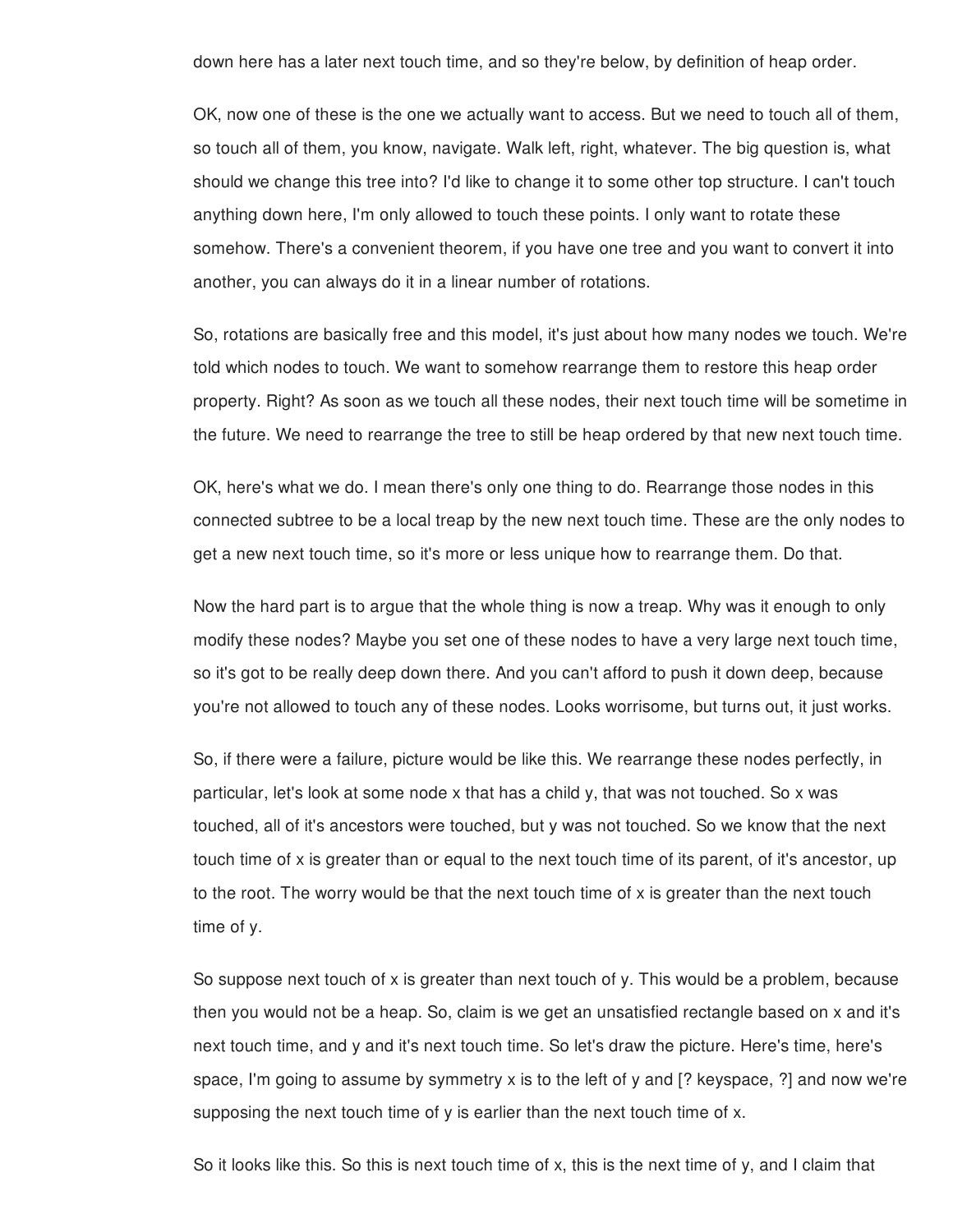there are no other points in here. That would be a contradiction, because we assume that the thing is satisfied.

To prove this, I need to go back a little bit to the definition, over here. There are actually a couple of different ways to think about satisfaction, which I was getting at here, but I didn't solidify. So, I said OK, if you have two points and that rectangle is satisfied, there is some point, possibly in the interior, in that rectangle. But if it's interior, then I can keep going. If I keep going, in the end I can conclude that not only is this rectangle non-empty, but there has to be a point on one of these two sides, because if I choose any other point, I get a smaller rectangle.

Eventually, I have to get one on one of those two sides. Could be at the corner, or this corner, but one of those two sides has to have a point on it. Also, one of these two sides has to have a point on it. It could be both of these constraints are met at once by having one point in the corner. Well that's a somewhat stronger formulation, but equivalent formulation of the satisfaction property. So in particular over here, it should be the case that there's a point, either here or here, and there should be a point, either here or here. I claim that one of those is violated.

You think I'd know this stuff, I wrote the paper, but-- it's all these subtle details, easy to get wrong. I think what I want to look at is, now, which is the moment we're drawing this diagram, versus the next time of y. Sorry, so this is x comma now. That's what my diagram looks like there, so I think that's what I mean. So ignore this picture.

What we learn, what we know is the next access to x, is sometime in the future. That's what we're told here. Next touch of x is greater than next touch of y. So next touch of x is up here, which means this is empty. OK, if that's empty, this better not be empty. All right that's what we claim, one of these two has to have a point in it. This one's empty, so this better not be empty, but I claim this is empty. Suppose it's not, suppose it is, suppose it's not empty-- Wait, no, one of these. Suppose it's not empty, should be the correct scenario. Look at the left most point in this range. This guy.

It's a point between x and y, in terms of key value. So, in this picture, where could it be? Where are the points between x and y in this diagram? They have to be in the left subtree of y. Right? The only points in a binary search-- if x and y are-- if y is a child of x, the only points in the binary tree that are between x and y, or the left subtree of y, or there's a symmetric case,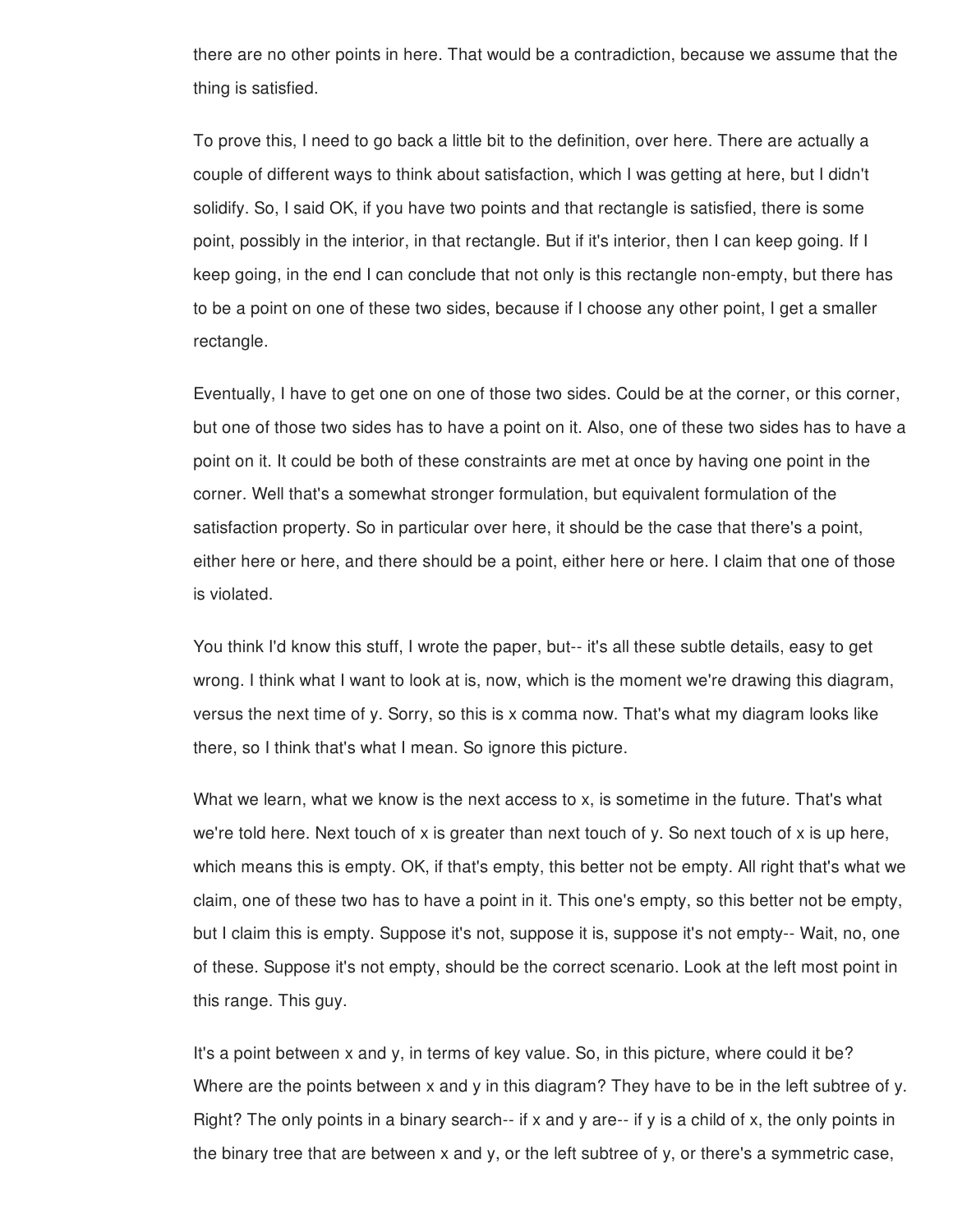but in this picture left subtree of y.

But I put an x here. That means that whoever we're looking at, some point between x and y, has to be in this top tree. Contradiction, done, OK? If this guy is in there, then y was also in there, which meant there was a point here, and that's what we're assuming did not happen. This is supposed to be an interface between inside the set of touched nodes, and outside the set of touched nodes. So there can't be any points in here, which means this is empty, which means you weren't satisfied. OK, maybe I should write down the words to go with that argument, but--

So, this part is empty by next touch of x being greater than next touch of y. And this part is empty else, or it's empty because any key between x and y is in the left subtree of y, which would imply if it's touched then so is y. But y cannot be touched, by assumption.

So that's the end of that proof. A little bit longer, but hopefully it's pretty clear at this point. Question?

- **AUDIENCE:** Can't there be something like a descendent of x, but an ancestor of y, instead of being in a subtree with y?
- **PROFESSOR:** Would, so you could say it could be in between here. It could be a descendant of x, but an ancestor of y, but we're assuming here that this was a child relation. y was a child of x. This was a-- I didn't say that at the beginning. On a claim that's a global treap, if it's not a global treap, there is some edge that's violated, that does not have heap order property. So assuming this was an edge, x is OK, it was in the local treap, y somehow is going to be bad, because it's next touch time was, should be higher. Should be above. Other question?
- **AUDIENCE:** So that [INAUDIBLE] you drew, and all the everything in that subtree root that gets taken to-- Like the picture on the right is also, it's the same subtree right? But after you change their [INAUDIBLE]
- **PROFESSOR:** These two subtrees have the same set of nodes, they've just been rotated somehow.
- **AUDIENCE:** OK, but then how do you-- but didn't we change the next touch times of all the nodes in there? So how you do know if the root is still going to be some guy in that subtree?
- **PROFESSOR:** Buy this argument. So the question is say, after we do this, we make some root, which is going, the root is going to be among all the nodes that just got touched now, who is going to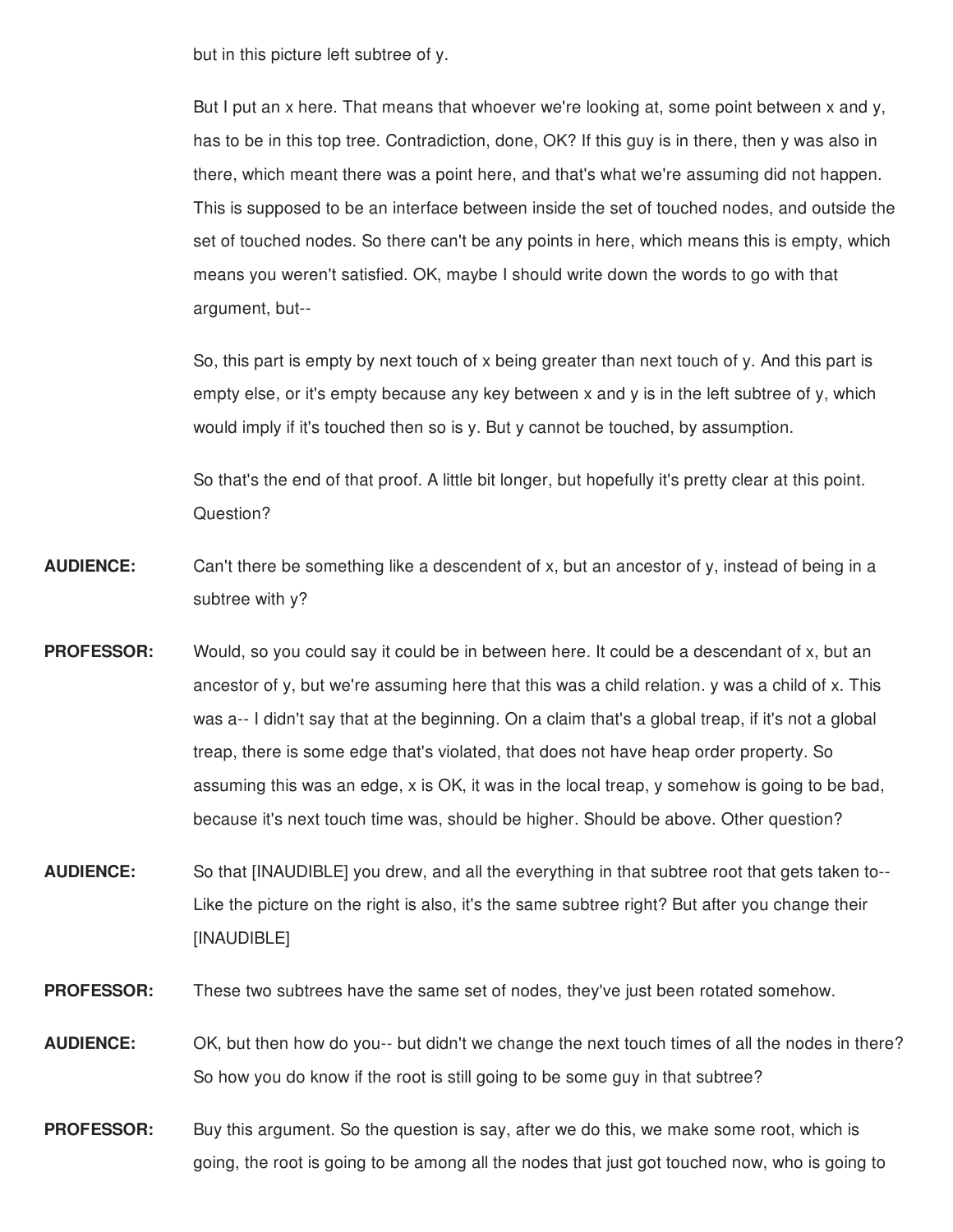be touched next? That's who we put at the root. And the claim is, that is globally the node that will be touched next. Why? By this argument.

If there were some other node down here that has a smaller next access time, then-- but we know that it was heap ordered before, so all of these guys are heap ordered. So, this guy would then have the minimum. And then we look at that interface, and the claim is by the satisfaction property, actually this point should have been in the set.

So, what this tells you is the guy that has to be accessed next, in particular, must be in your set. Must be touched now. Kind of magical. Well actually, it's because they're tie-breaking I think, that this works out. Anyway, another question?

**AUDIENCE:** So, like when you're rearranging the [INAUDIBLE] in the sort of subtree on top [INAUDIBLE]

**PROFESSOR:** Yeah, we're doing this transformation of the top tree into the local tree by rotations. I mentioned--

**AUDIENCE:** [INAUDIBLE] It's always--

**PROFESSOR:** Right, so we're staying within the binary search tree model, and in particular then we stay a binary search tree. So, we can't mess things up. And there's a nice theorem that if you have two binary search trees on the same, keys there's a way to get there with the linear number of rotates, so that's for free.

> So, our new cost model is just to count points. The cost of this access is one, the cost of this access is two, two, three. If we just count how many nodes are touched, then the cost of the binary search tree is equal to the cost of the minimum satisfied superset of your point. So this is the problem now. Sadly we don't know how to solve the problem. We do know some things.

> I don't think I'll go through an example of this, it's not very exciting. You could run through this picture, and see how the binary [? structure ?] changes. Actually the binary [? structure ?] won't change it all here, so it's a little anticlimactic of an example. You can see it in the notes. I want to get to the greedy algorithm, so let's go here. Last bullet.

> The idea is to imagine your points are added one at a time, bottom up. So I'm going to do the same example. First we add this point. That's a satisfied set, done. In general add necessary points on the same row as the search. OK, there's nothing to add here.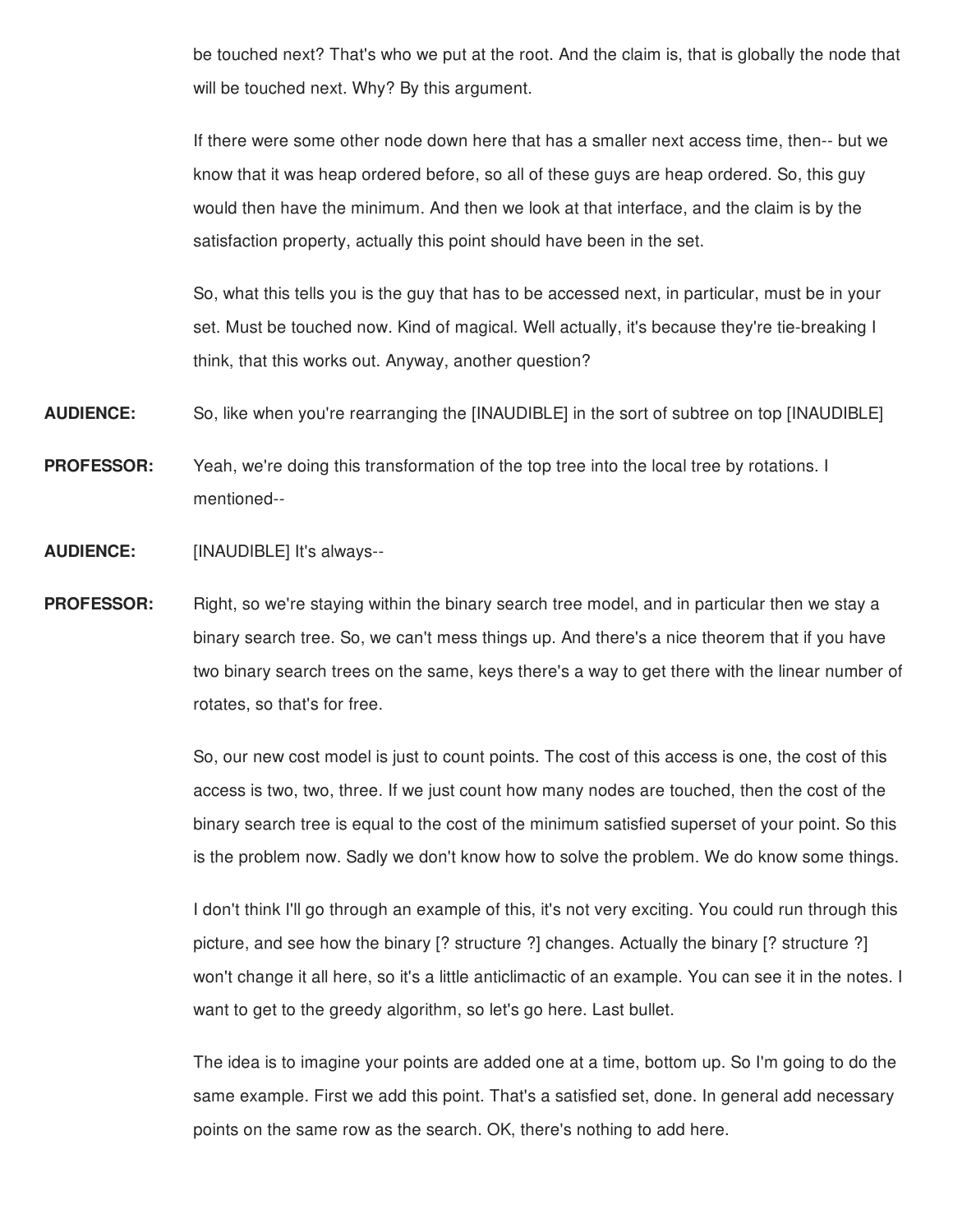Next point we add is over here. I've got the orientation correct, yeah. So this was three, this was one. Is this satisfied? No, there's a bad rectangle here. There's two obvious ways to satisfy the rectangle, I could add a point here, or I could add a point here. I'm going to add a point here, because that's the row, this is current time. OK, it's like a sweep line algorithm. We go up, next point is over here. That's the Next position to sweep line. Now there's a bad rectangle. We fix it by adding this point. Now we're good, all rectangles are satisfied.

Next level is, there's a point here. Now there's two bad rectangles. This one, I'm going to add a point here, and this one, I'm going to add a point here. Now we're good. And that should be what I did here. Yeah. So that's how I found that point set, and in general claim is this is a good algorithm. It seems, in fact, pretty obvious. There was a choice of course, we could satisfy this corner or this corner. Or some monotone path in between. But the claim would be that-- doesn't make that big a difference. Doing things later is always better. It's kind of a lazy property. Or you could think of this--

Originally actually this algorithm goes back in tree land. And in tree land, if you follow through this reduction, which we did, you know if you convert this into a treap, what this is saying is, look you search for an item, you follow a path. Take all the nodes on the path that you follow, rearrange them optimally for the future, build a heap based on the next access time, next touch time, whenever that happens to be. Next access time actually, in that case. That is equivalent to this algorithm.

That seems like the right thing to do offline. You visit your item, you do the minimum amount you have to do, which is following the search path. You rearrange those items to be optimal for the future. It's an offline algorithm, seems like a really good one. The only thing it's missing out on is maybe you should go off the path and bring other guys closer to the root. But if you believe, which we don't know how to prove, if you believe that there's no-- it doesn't really buy you anything to go off the path now, you can always do it later, then this algorithm is optimal offline.

And in terms of the point set it's-- in the point set of view it's kind of nice because it almost looks online, right. You only have to look at each time and add the points at that time that are useful, in terms of the past. You only had to satisfy the rectangles of the past. So this is where things get interesting, because in terms of a tree view, with this transformation, this looks like an offline tree because it needs to know the future. And it does if you want to build a heap. OK, but if you look at in the geometric view, suddenly it looks online, because you're only looking at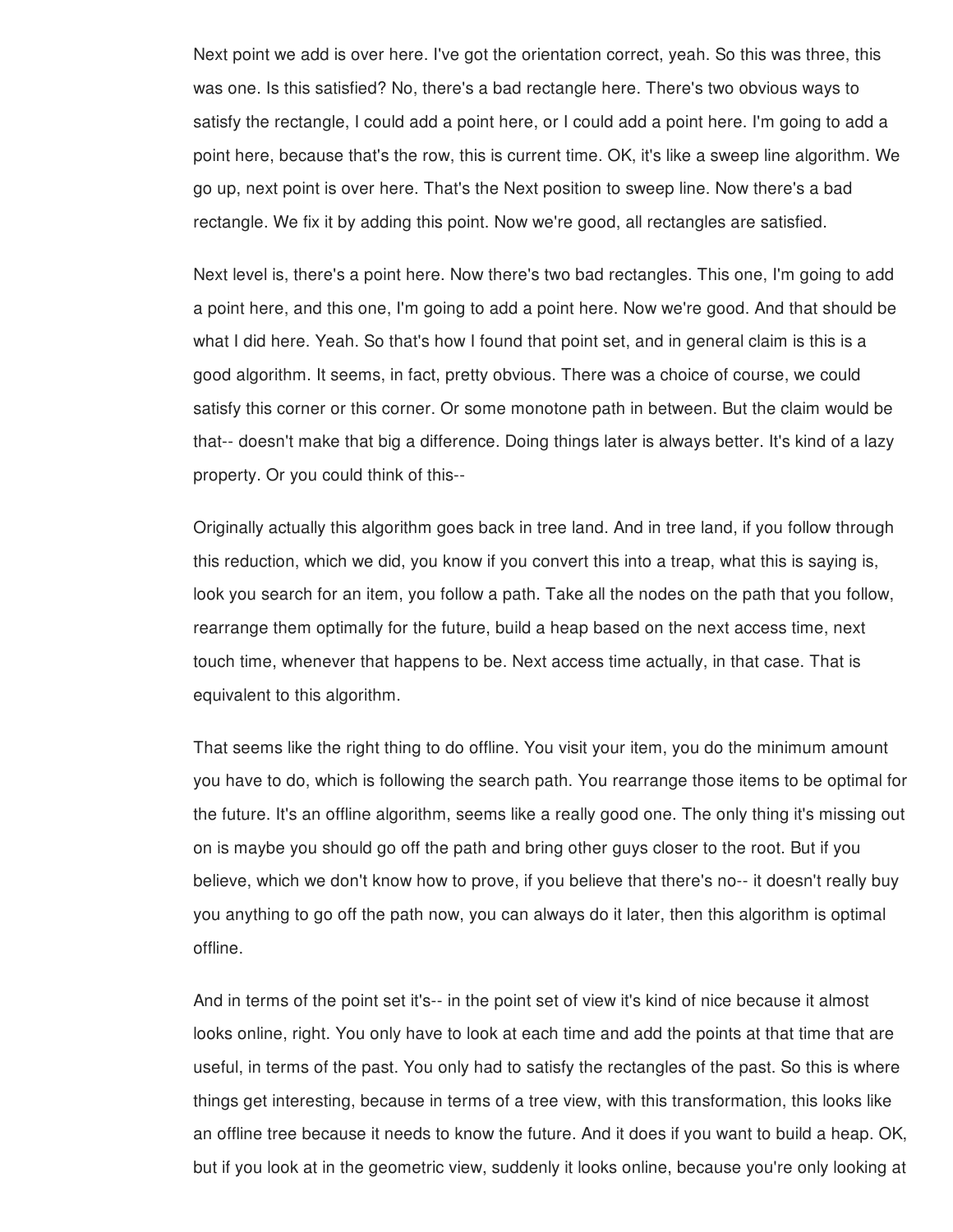the points and all the points you've accessed in the past.

So, in fact, there's a way to make this online. This is where things get interesting. There is a transformation that if you have an online satisfying point set, meaning you can decide what points to add based only on the past, not on the future. So it's a fancier version of this transformation, you get an actual online binary search tree.

So, this algorithm goes back to the '90s I think. Actually '88, it's in a thesis 1988 as rediscovered by my PhD adviser in 2000. It's totally natural algorithm, but they thought it was an offline algorithm. With this view, it's an online algorithm. Let me quickly convince you, or sketch to you, how we make this online.

So we do the same thing, except we don't know how to heapify, because we don't know the next access times. But we know whatever we touch, it's some connected subtree of the root. We know what we touch. We touch whatever greedy tells us to touch. We'll touch all these guys, whatever.

How do we rearrange them? We don't rearrange them. We store them into something called a split tree. Split tree has the feature, it's a tree. Binary search tree, and if you ask for some item x, you can move x to the root. So then you have a left subtree of x, right subtree of x, and then delete x, and now you're left with things that are less than x, and things that are greater than x. Things are greater than x. And you can do all this in constant amortize time.

This is what we need, if you think about here. I'm going to take all these items that were touched, throw them into a split tree. My resulting structure will be a tree of split trees. So think of it as, when I touch all these items I just sort of throw them all in the root, but that root is represented by a split tree. And then hanging off here, there are other split trees which may have several keys in them.

When I do, when I now touch a node, you can show that if I'm trying to touch some node here, I can't just magically touch a node here. I've got to, I had to have followed in the actual tree, whatever the optimal tree is, I had to follow some route to leave path. So in fact, the predecessor and successor here had to have been touched before I touched this one. Which means I'm going to split those nodes.

So, when I actually-- this is basically lazy evaluation. When I actually access something in here, that means I want to pull it to the root. I wanted to pretend that it was at the root, that's